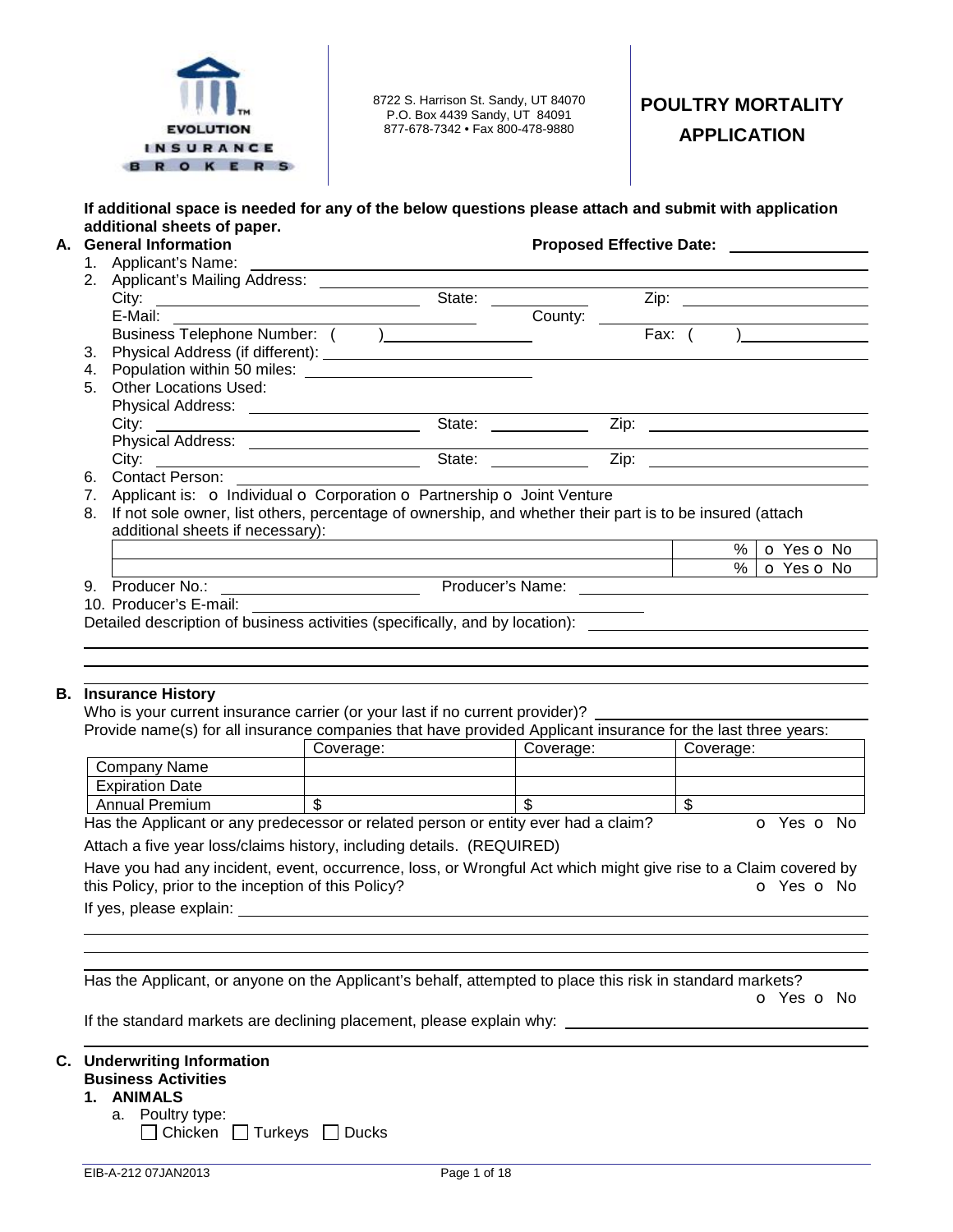**BREED:** 

|                         | <b>Broilers</b><br>Layers<br>$\mathbf{1}$                                                                                 | Growers □ Breeder Layers □ Breeder Replacements                                                                                                                                                                                                                                                                               |                                                                                                                                                                                                                                      |                      |
|-------------------------|---------------------------------------------------------------------------------------------------------------------------|-------------------------------------------------------------------------------------------------------------------------------------------------------------------------------------------------------------------------------------------------------------------------------------------------------------------------------|--------------------------------------------------------------------------------------------------------------------------------------------------------------------------------------------------------------------------------------|----------------------|
| b.                      | <b>Production Type:</b>                                                                                                   | □ Caged □ Barn □ Free Range □ Organic                                                                                                                                                                                                                                                                                         |                                                                                                                                                                                                                                      |                      |
| c.                      |                                                                                                                           |                                                                                                                                                                                                                                                                                                                               |                                                                                                                                                                                                                                      |                      |
|                         |                                                                                                                           |                                                                                                                                                                                                                                                                                                                               |                                                                                                                                                                                                                                      |                      |
|                         |                                                                                                                           |                                                                                                                                                                                                                                                                                                                               |                                                                                                                                                                                                                                      |                      |
| d.                      |                                                                                                                           | Are there any leases or mortgages on any of the animals?                                                                                                                                                                                                                                                                      |                                                                                                                                                                                                                                      |                      |
|                         | e. Are animal(s) healthy?                                                                                                 | Give full information regarding defects or ailments, illness or disease, during the last twelve (12) months:                                                                                                                                                                                                                  | <u>and the state of the state of the state of the state of the state of the state of the state of the state of the state of the state of the state of the state of the state of the state of the state of the state of the state</u> | $\Box$ Yes $\Box$ No |
| f.                      |                                                                                                                           | Has there ever been or is there currently a contagious or infectious disease on the premises?                                                                                                                                                                                                                                 |                                                                                                                                                                                                                                      | $\Box$ Yes $\Box$ No |
| g.                      |                                                                                                                           |                                                                                                                                                                                                                                                                                                                               |                                                                                                                                                                                                                                      | $\Box$ Yes $\Box$ No |
|                         |                                                                                                                           |                                                                                                                                                                                                                                                                                                                               |                                                                                                                                                                                                                                      |                      |
| h.                      |                                                                                                                           | How long have the animals been in your possession or care:                                                                                                                                                                                                                                                                    |                                                                                                                                                                                                                                      |                      |
| i.                      |                                                                                                                           | Have any of the animals recently (within the last 6 months) been imported into the country?<br>If yes, when and from where: example and the state of the state of the state of the state of the state of the state of the state of the state of the state of the state of the state of the state of the state of the state of |                                                                                                                                                                                                                                      | Yes     No           |
| j.                      |                                                                                                                           | How many animals of like category have you lost during the last two years, irrespective of class, type or                                                                                                                                                                                                                     |                                                                                                                                                                                                                                      |                      |
| k.                      | breed:                                                                                                                    | State cause and date of death in each case (attach additional sheet(s) if necessary):                                                                                                                                                                                                                                         |                                                                                                                                                                                                                                      |                      |
|                         |                                                                                                                           |                                                                                                                                                                                                                                                                                                                               |                                                                                                                                                                                                                                      |                      |
| I.                      | likely to affect the proposed insurance?                                                                                  | Are there any other circumstances within your knowledge or opinion not already disclosed, affecting or                                                                                                                                                                                                                        |                                                                                                                                                                                                                                      | ⊃Yes ∩No             |
|                         | <b>D. BUILDING INFORMATION</b>                                                                                            |                                                                                                                                                                                                                                                                                                                               |                                                                                                                                                                                                                                      |                      |
|                         |                                                                                                                           | Please complete the questionnaire leaving blank any questions that are not-applicable<br>1. Are the buildings specifically designed for the type of poultry housed?                                                                                                                                                           |                                                                                                                                                                                                                                      | $\Box$ Yes $\Box$ No |
| Type:<br>$N - N$ ursery | AB - Automated Breeder/Layer<br><b>B&amp;G</b> - Breeding & Gestation<br>$FIN - Finishing$<br><b>TKB</b> - Turkey Brooder | <b>B-</b> Broiler<br>$E -$ Equipment Shed<br>$L$ – Litter Barn<br>$P -$ Pullet House<br><b>TKGO</b> - Turkey Grow Out                                                                                                                                                                                                         | <b>BC</b> - Broiler With Cool Cells<br>$F - Farrowing$<br>MB - Manual Breeder/ Layer<br>S-Stack House<br>$C -$ Compost                                                                                                               |                      |
|                         |                                                                                                                           |                                                                                                                                                                                                                                                                                                                               |                                                                                                                                                                                                                                      |                      |

| <b>Property Description:</b> | Bldg 1 | Bldg <sub>2</sub> | Bldg 3 | Bldg 4 |
|------------------------------|--------|-------------------|--------|--------|
| <b>Building Type</b>         |        |                   |        |        |
| Root Truss Type              |        |                   |        |        |
| Year Built                   |        |                   |        |        |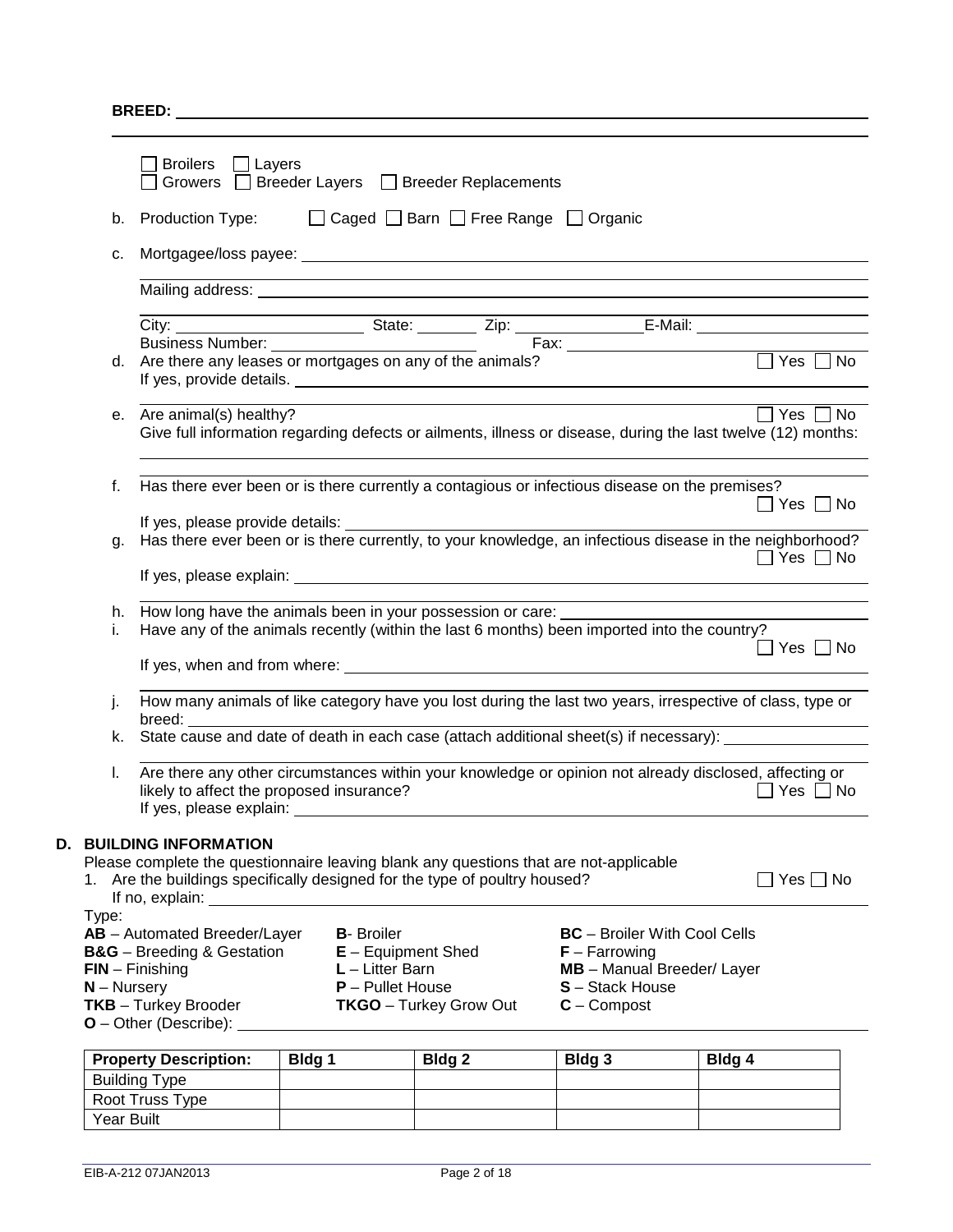|    | Bldg. Length & Width                                                                                                                                                                                                                                                                                                                                 |                      |
|----|------------------------------------------------------------------------------------------------------------------------------------------------------------------------------------------------------------------------------------------------------------------------------------------------------------------------------------------------------|----------------------|
|    | Bldg. Condition                                                                                                                                                                                                                                                                                                                                      |                      |
|    | # of ft. between trusses                                                                                                                                                                                                                                                                                                                             |                      |
|    | Distance Between Bldg.'s                                                                                                                                                                                                                                                                                                                             |                      |
|    | Value per bldg.:                                                                                                                                                                                                                                                                                                                                     |                      |
|    | Nearest hydrant(distance)                                                                                                                                                                                                                                                                                                                            |                      |
|    | Note for Truss Type use: $F =$ Frame; M = Metal                                                                                                                                                                                                                                                                                                      |                      |
|    |                                                                                                                                                                                                                                                                                                                                                      |                      |
|    | 2. Is the poultry site and buildings separate from other enterprises on farm?                                                                                                                                                                                                                                                                        | $\Box$ Yes $\Box$ No |
|    | 3. Neighborhood description:<br>a. Type: <b>OResidential OCommercial ORural</b><br>b. Status: Improving Stable                                                                                                                                                                                                                                       |                      |
|    | 4. Building improvements?                                                                                                                                                                                                                                                                                                                            |                      |
|    |                                                                                                                                                                                                                                                                                                                                                      |                      |
|    | e. Other: $\overline{\text{O}}$ Yes $\overline{\text{O}}$ No Year: $\overline{\text{O}}$<br>5. Are final exit doors fitted with minimum standard dead lock or minimum standard of 3 lever mortise?                                                                                                                                                   | O Yes O No           |
|    | Explain:<br>6. Are all houses plated with floor space, drinker, feeder, feed bin capacity and nest box information?                                                                                                                                                                                                                                  | O Yes O No           |
|    |                                                                                                                                                                                                                                                                                                                                                      |                      |
| 7. | Do all buildings provide a safe, hygienic and comfortable environment for birds?                                                                                                                                                                                                                                                                     | O Yes O No           |
|    | 8. Are all floors made of concrete / asphalt and above the outside ground level?<br>Explain: explain:                                                                                                                                                                                                                                                | o Yes o No           |
|    | 9. Are all surfaces within the house in good condition, waterproof, draught-proof, vermin-proof and cleanable?                                                                                                                                                                                                                                       |                      |
|    | Explain:                                                                                                                                                                                                                                                                                                                                             | O Yes O No           |
|    |                                                                                                                                                                                                                                                                                                                                                      |                      |
|    | 10. Are all houses insulated?<br>Explain: The contract of the contract of the contract of the contract of the contract of the contract of the contract of the contract of the contract of the contract of the contract of the contract of the contract of the c                                                                                      | O Yes O No           |
|    | 11. Are all houses constructed and maintained to prevent any likely cause of injury or distress to birds?                                                                                                                                                                                                                                            | O Yes O No           |
|    |                                                                                                                                                                                                                                                                                                                                                      |                      |
|    | <b>COMPOSITE PANELS</b>                                                                                                                                                                                                                                                                                                                              |                      |
| 1. | Where composite panels are used, are they metal facing with top and bottom edges closed off with steel<br>capping?<br>Explain: explaint and the state of the state of the state of the state of the state of the state of the state of the state of the state of the state of the state of the state of the state of the state of the state of the s | O Yes O No           |
| 2. |                                                                                                                                                                                                                                                                                                                                                      |                      |
| 3. | Please indicate core type of composite panels used on the schedule below.<br>Where composite panels are used, are any electrical devices mounted in such a way as to penetrate the skin<br>of panel?<br>Explain:                                                                                                                                     | O Yes O No           |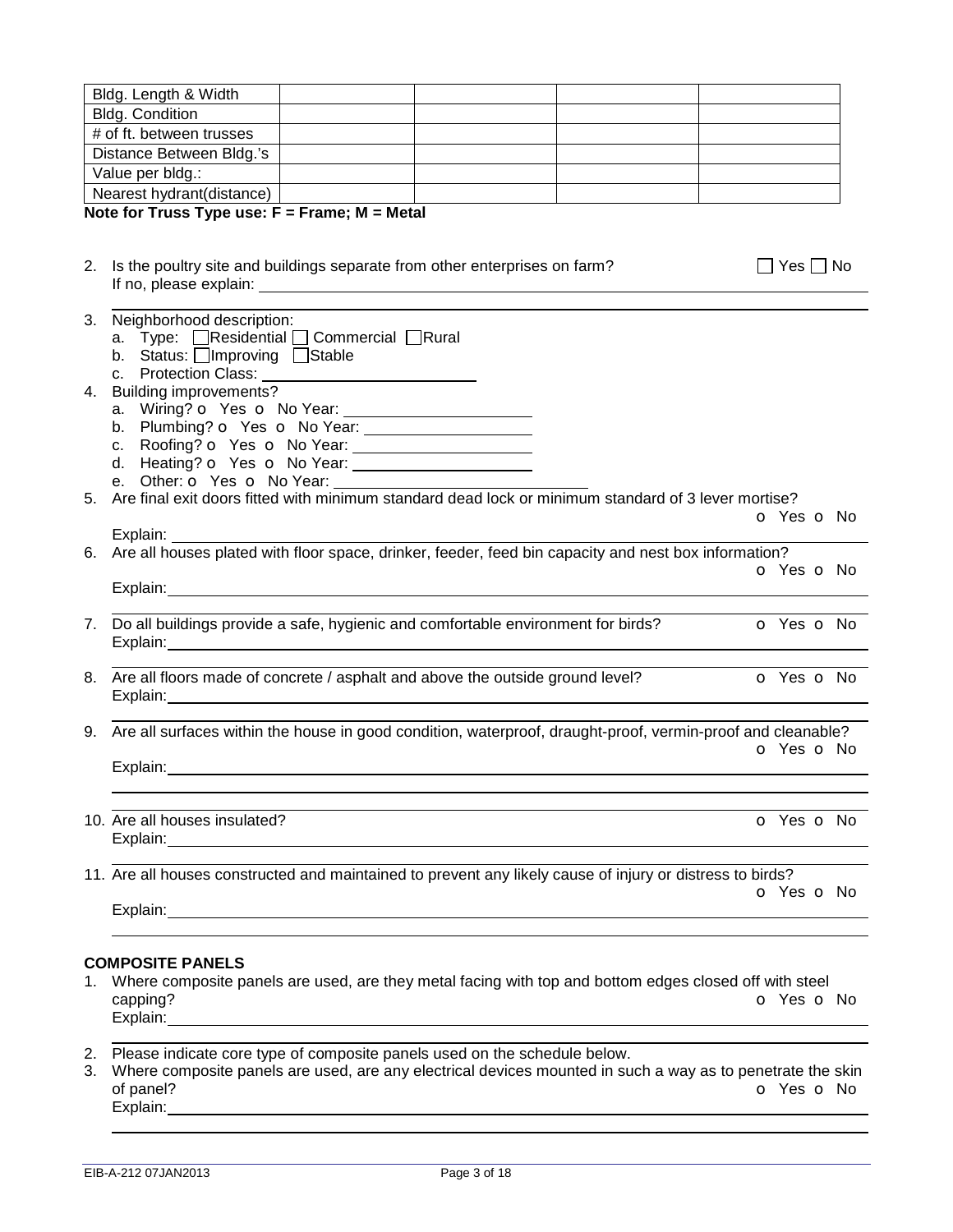If yes, are services protected (e.g. in fire resistant conduit) to prevent heat build-up in the panel core?

o Yes o No

Explain: 

- 4. Are annual thermal imaging audits completed to detect potential hot spots and immediate remedial action<br>taken?  $\bullet$  Yes  $\bullet$  I o Yes o No Explain:
- 5. Are all electrical panels, switchboards and gas fired or electrically operated heaters positioned at least 100 mm from composite panels to maintain an air gap, OR positioned with a sheet of fire resistant material between the equipment and the wall? **between the equipment and the wall? o** Yes **o** No Explain:
- 6. Is all Hot Work (e.g. any work with oxy acetylene cutters, butane torches, thermal lance or angle grinders or any other heat/spark producing equipment) completed away from all poultry sheds/buildings an monitored by a formal Hot Work permit system? COME CONSERVERSE CONSERVERSE CONSERVERSE CONSERVERSE CONSERVERSE CONSERVERSE CONSERVERSE CONSERVERSE CONSERVERSE CONSERVERSE CONSERVERSE CONSERVERSE CONSERVERSE CONSERVERSE CONSERVERSE CONS Explain:
- 7. Does the Hot work permit system include a follow up check within 60 minutes of Hot Work completion to check for latent heat buildup which could affect the panel core? **o** Yes **o** No Explain:

#### **EMERGENCY EQUIPMENT**

Emergency Equipment (Include type, make and age of system and sum insured:

| Are all automatic environment control systems monitored by an audible / visual alarm covering mains failure |  |
|-------------------------------------------------------------------------------------------------------------|--|
| o Yes o No<br>(all phases)?                                                                                 |  |
| Explain:                                                                                                    |  |

## FIRE PROTECTION

- 2. Have all houses firefighting equipment fitted? Case of No. 2. The Case of No. 2. The Case of No. 2. The Case of No Explain:
- 3. Are fire extinguishers permanently mounted at least every 75 feet in each building? **o** Yes **o** No Explain:
- 4. Are fire extinguishers mounted by all electrical panels, near feed mixing rooms, and close to every door which separates one area of the building from another? **o** Yes **o** No Explain:
- 5. Are service areas entirely lined with non-combustible materials? **O Yes O No** Explain: explain:

6. Is any other fire-fighting or fire suppression equipment (other than fire extinguishers) available on site? o Yes o No Explain:

| EXPIAIII.                                                                         |                          |
|-----------------------------------------------------------------------------------|--------------------------|
| 7. Is vegetation kept short around the poultry houses and cut at least quarterly? | <b>o</b> Yes <b>o</b> No |

- Explain: 8. Please indicate the type of water supply available for firefighting and indicate the number of gallons available? o Well o Dugout/Lake/River o Hydrant Tank: Explain:
- 9. Are heaters suspended on metal safety chain? The contract of the contract of Yes of No. Explain: Are fail safe devices fitted to each heater?<br>
Are fire walls in place in all building?<br>
O Yes O No 10. Are fire walls in place in all building? Explain: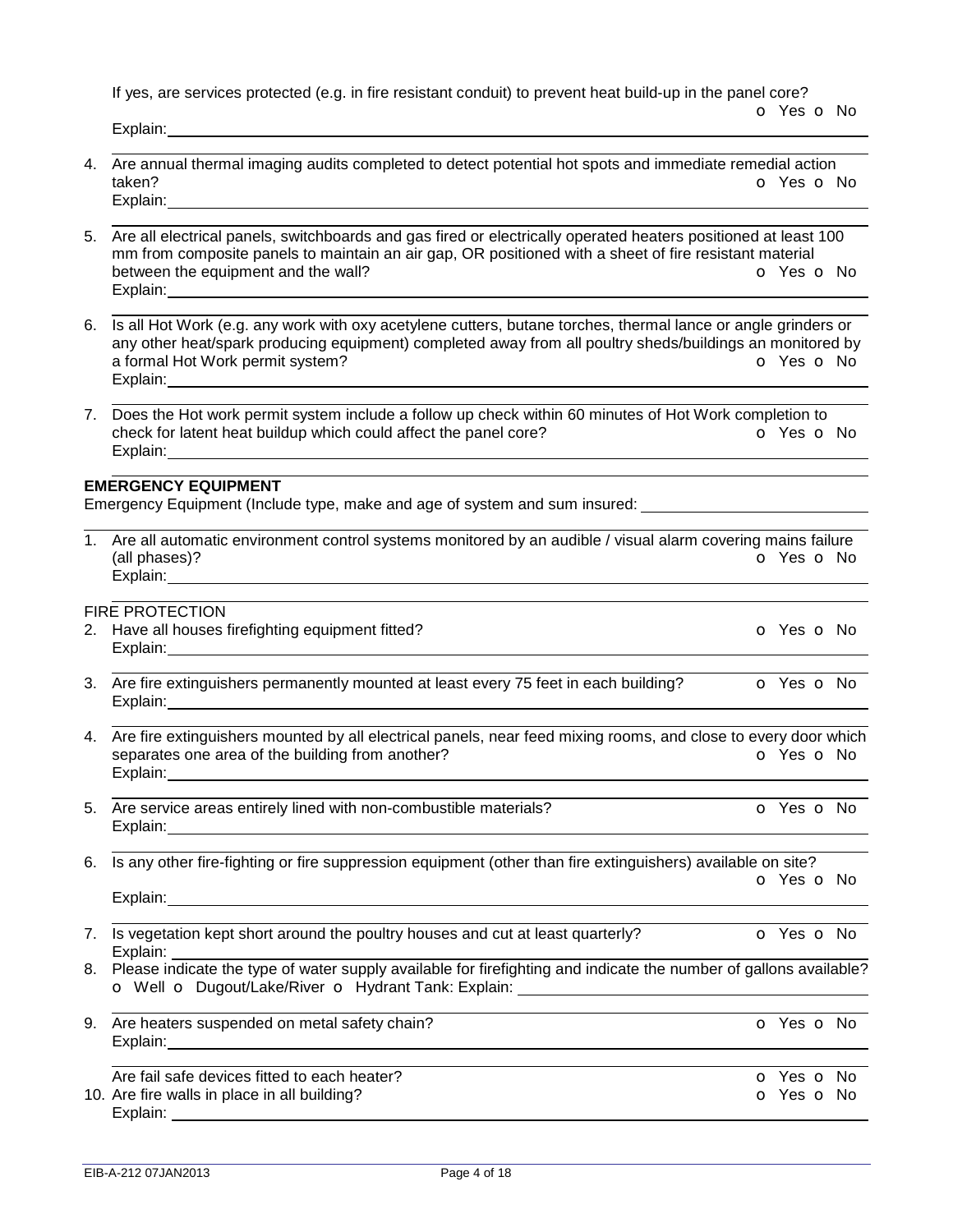|    | 11. Are fire stops in the attic in all buildings?<br>Explain:                                                                                                                                                                                                                                                                                                        | o Yes o No               |                          |
|----|----------------------------------------------------------------------------------------------------------------------------------------------------------------------------------------------------------------------------------------------------------------------------------------------------------------------------------------------------------------------|--------------------------|--------------------------|
|    | 12. Are areas around buildings kept clear of non - essential equipment?                                                                                                                                                                                                                                                                                              | o Yes o No               |                          |
|    | 13. Are fuel storage tanks banded?                                                                                                                                                                                                                                                                                                                                   | O Yes O No               |                          |
|    |                                                                                                                                                                                                                                                                                                                                                                      |                          |                          |
|    |                                                                                                                                                                                                                                                                                                                                                                      | o Yes o No               |                          |
|    |                                                                                                                                                                                                                                                                                                                                                                      |                          |                          |
|    | Miles: Minutes: Minutes: Minutes: 15. Is the incinerator area more than 75 feet from the poultry houses?                                                                                                                                                                                                                                                             |                          |                          |
|    |                                                                                                                                                                                                                                                                                                                                                                      | <b>o</b> Yes <b>o</b> No |                          |
|    | 16. Are smoking controls in place on site?                                                                                                                                                                                                                                                                                                                           | O Yes O No               |                          |
|    |                                                                                                                                                                                                                                                                                                                                                                      |                          |                          |
|    | <b>ALARM SYSTEM</b>                                                                                                                                                                                                                                                                                                                                                  |                          |                          |
|    | Alarm System (Include type, make and age of system/equipment and what the alarm covers and sum<br>insured):<br><u> 1989 - Andrea Stadt Britain, amerikansk politik (d. 1989)</u>                                                                                                                                                                                     |                          |                          |
|    | 2. Are all fire extinguishers, alarm systems, and other automated / mechanical equipment installed by competent                                                                                                                                                                                                                                                      |                          |                          |
|    | persons?<br>Explain: explain: explaint and the second state of the second state of the second state of the second state of                                                                                                                                                                                                                                           | O Yes O No               |                          |
|    | 3. Can the audible / visual alarm be heard / seen outside the building?<br>Explain: 2008 2014 2022 2023 2024 2024 2022 2022 2023 2024 2022 2023 2024 2022 2023 2024 2022 2023 2024 2022 20                                                                                                                                                                           | o Yes o No               |                          |
|    | 4. Has it a secondary form of communication directly to a stockperson via pager / telephone? o Yes o No                                                                                                                                                                                                                                                              |                          |                          |
|    | 5. Is there a service contract on the alarm system?<br>Explain: 2008 2014 2022 2023 2024 2024 2022 2022 2023 2024 2022 2023 2024 2022 2023 2024 2022 2023 2024 2022 20                                                                                                                                                                                               | O Yes O No               |                          |
|    | 6. Are all fire extinguishers, alarm systems, and other automated / mechanical equipment maintained by<br>competent persons?<br>Explain: <u>contract and contract and contract and contract and contract and contract and contract and contract and contract and contract and contract and contract and contract and contract and contract and contract and cont</u> | o Yes o No               |                          |
| 7. | Is all automatic equipment inspected daily and defects rectified immediately?<br>Explain: 2008 2014 2022 2023 2024 2024 2022 2022 2023 2024 2022 2023 2024 2022 2023 2024 2022 2023 2024 2022 20                                                                                                                                                                     | o Yes o No               |                          |
| 8. | Is there a stand-by generator on site?                                                                                                                                                                                                                                                                                                                               | o Yes o No               |                          |
|    | Is it 'automatic' cut-in and cut-out?                                                                                                                                                                                                                                                                                                                                | o Yes o No               |                          |
|    | Is it tested weekly under full load and records kept<br>Explain: Note and the second contract of the second contract of the second contract of the second contract of the second contract of the second contract of the second contract of the second contract of the second contract                                                                                |                          | <b>o</b> Yes <b>o</b> No |
| 9. | Are the electrics checked by a qualified electrician, at least quarterly?                                                                                                                                                                                                                                                                                            | o Yes o No               |                          |
|    | <u> 1980 - Andrea Andrew Maria (h. 1980).</u><br>Are electrical switchgear/controls housed in a service area?                                                                                                                                                                                                                                                        | o Yes o No               |                          |
|    | Please list any Emergency procedures and water sources available for firefighting if different or in addition to any                                                                                                                                                                                                                                                 |                          |                          |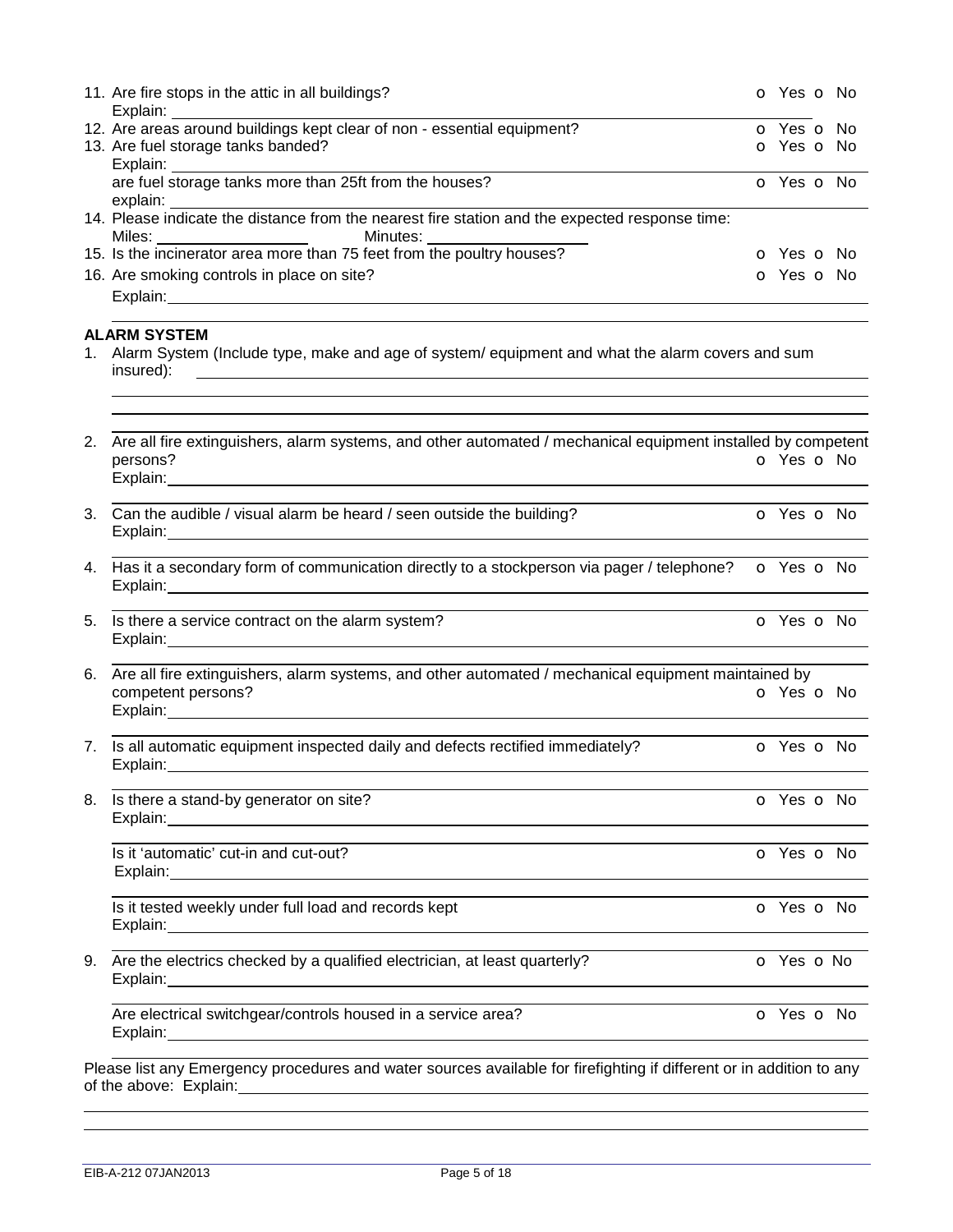#### **LIGHTING / TEMPERATURE, VENTILATION AND AIR QUIALITY**

- 1. Are lighting levels sufficient at all times during the lighting period to allow birds to see feed and water, to see each other, and to be able to show normal behavior? **o** Yes **o** No Explain:
- 2. Is there a lighting program that is suitable for the poultry type kept, produced and implemented? o Yes o No

Explain:

Explain:

3. Are all lighting patterns recorded? Compared to the control of the control of Yes of No. The control of Yes of No Explain: Manual According to the According of the According of the According of the According of the According of the According of the According of the According of the According of the According of the According of the Ac 

Heating System (Include type, make and age of system and sum insured:

- 4. Do all houses have a controlled environment? Explain: The contract of the contract of the contract of the contract of the contract of the contract of the contract of the contract of the contract of the contract of the contract of the contract of the contract of the c
- 5. Does the ventilation system retain air quality to state and federal regulations?  $\bullet$  Yes  $\bullet$  No Explain:
- 6. Is a documented ventilation plan covering air quality, flow speed and temperature implemented? o Yes o No
- 7. Are ventilation rates variable to allow for environmental changes? **O** Yes **o** No Explain:
- 8. Are heaters and additional circulation fans available in times of low or high temperatures to ensure that ventilation is not compromised? **o** Yes **o** No Explain:
- 9. Is equipment available to measure air quality (e.g.- ammonia / carbon dioxide)  $\bullet$  Yes  $\bullet$  No Explain:
- 10. Are the maximum and minimum temperatures of each house measured and recorded daily?  $\circ$  Yes  $\circ$  No Explain:
- 11. Is the heating system capable of producing heat sufficient to stop chicks huddling?  $\bullet$  Yes  $\bullet$  No Explain:

 12. Is there procedures in place that will keep bird environmental temperatures constant as possible?

o Yes o No

13. Explain: 

# **STOCKING/STOCKING DENSITY& LITTER/FLOOR QUALITY**

- 1. Do all birds, on arrival, get placed into a pre-heated house and their behavior monitored? o Yes o No Explain:
- 2. Do all birds have sufficient space to walk, turn, sit, preen, flap wings and practice normal behavior? o Yes o No Explain: The contract of the contract of the contract of the contract of the contract of the contract of the contract of the contract of the contract of the contract of the contract of the contract of the contract of the c

 3. BROILERS:Do stocking densities ever exceed 84lbs (Int. Broiler Growers) of available floor space? o Yes o No

Explain: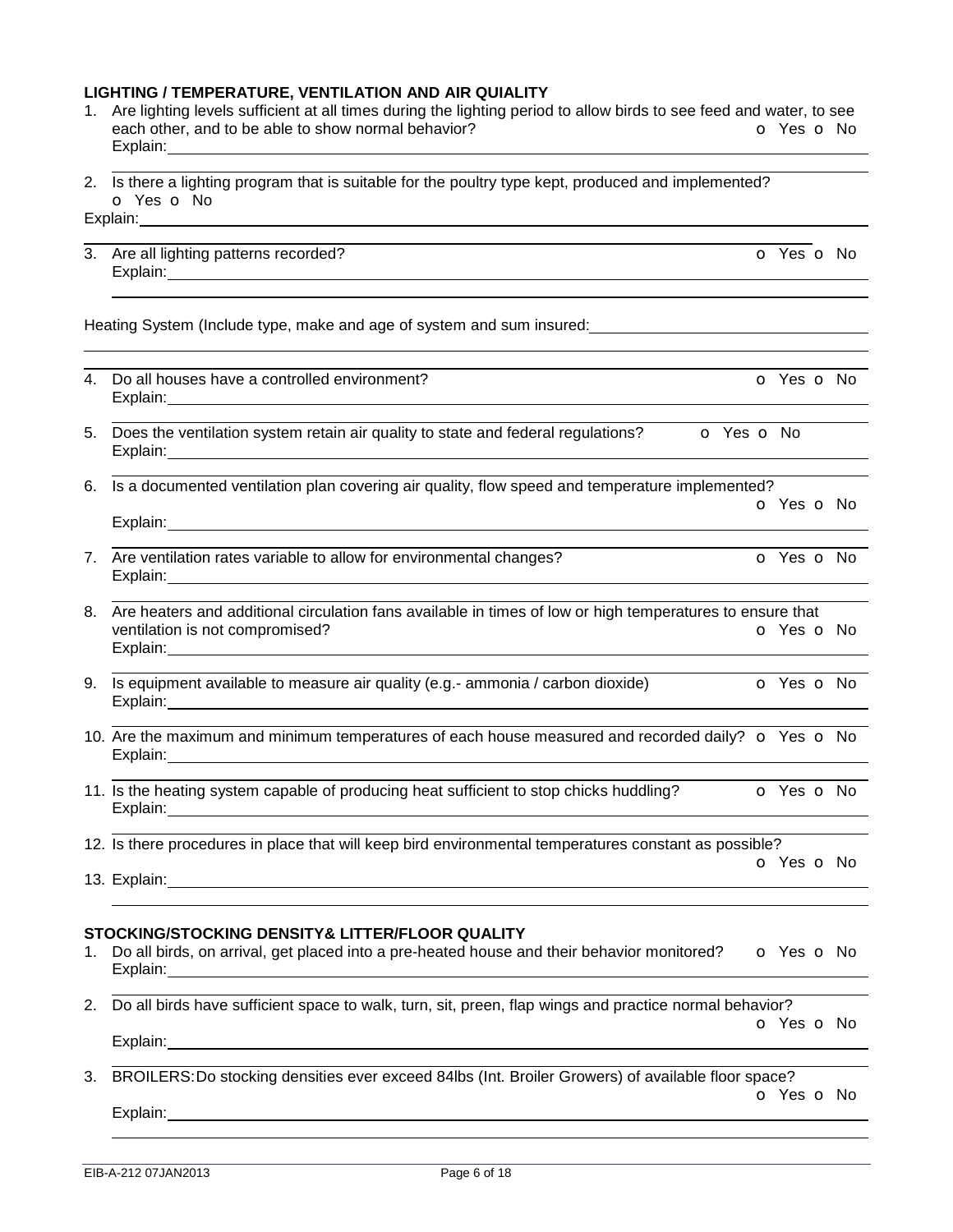4. BROILERS: What is the maximum stocking density over the last 3 crops lbs of available floor space?

|          | Explain:                                                                                                                                                                                                                                                                                                                           |  |            |
|----------|------------------------------------------------------------------------------------------------------------------------------------------------------------------------------------------------------------------------------------------------------------------------------------------------------------------------------------|--|------------|
| 5.       | LAYERS: What is the maximum stocking density over the last 3 cycles in birds/square feet of available floor<br>space?<br>Explain:<br><u> 1989 - Johann Stoff, deutscher Stoffen und der Stoffen und der Stoffen und der Stoffen und der Stoffen und der</u>                                                                        |  | O Yes O No |
|          | Litter/Floor Quality                                                                                                                                                                                                                                                                                                               |  |            |
|          | 6. Are all flocks provided with clean, fresh litter in excess of 3/4 in? (caged birds N/A)<br>Explain: <u>contract and contract and contract and contract and contract and contract and contract and contract and contract and contract and contract and contract and contract and contract and contract and contract and cont</u> |  | o Yes o No |
|          | 7. Is litter managed and recorded and action taken if it becomes capped?<br>Explain: <u>Contract Communication</u> Contract Communication Communication Communication Communication Communication                                                                                                                                  |  | O Yes O No |
|          | 8. Is litter storage dry, vermin-proof and hygienic?                                                                                                                                                                                                                                                                               |  | O Yes O No |
|          | 9. Is old litter removed from site promptly after depopulation, transported and disposed of properly?                                                                                                                                                                                                                              |  | O Yes O No |
|          | 10. Are records kept of litter quality and disposal?                                                                                                                                                                                                                                                                               |  | O Yes O No |
|          | <b>FEED and WATER</b><br>Feeding System:<br>Please provide number of feeding systems:<br>For each feeder provide - (type, make and age of system/equipment and number of feeders/sum insured):                                                                                                                                     |  | o Yes o No |
|          | Drinking System:<br>Please provide number of drinking systems: _________<br>For each drinking system provide- (type, make and age of system/equipment and number of feeders/sum                                                                                                                                                    |  | o Yes o No |
|          | 1. Do all birds have access to adequate feed and water up to 1 hr prior to depopulation?<br>Explain:                                                                                                                                                                                                                               |  | O Yes O No |
| 2.       | Is there sufficient storage of water to supply birds for at least 12-24 hours in an emergency? o Yes o No                                                                                                                                                                                                                          |  |            |
| 3.<br>4. | Can all birds reach water without travelling more than 10 feet and feed within 12 feet?<br>Explain: 1999 - 2009 - 2009 - 2010 - 2010 - 2010 - 2010 - 2010 - 2010 - 2010 - 2010 - 2010 - 2010 - 2010 - 20                                                                                                                           |  | o Yes o No |
| 5.<br>6. | How often are drinker and feeder heights checked?<br>Do all houses have water meters connected and consumptions recorded daily?<br>Explain:                                                                                                                                                                                        |  | o Yes o No |
| 7.       | Are all header tanks covered and hygienically managed?<br>Explain:<br><u> 1989 - Johann Stoff, Amerikaansk politiker († 1908)</u>                                                                                                                                                                                                  |  | O Yes O No |
| 8.       | Is borehole water tested for TVC and coliforms every 6 months and recorded?                                                                                                                                                                                                                                                        |  | O Yes O No |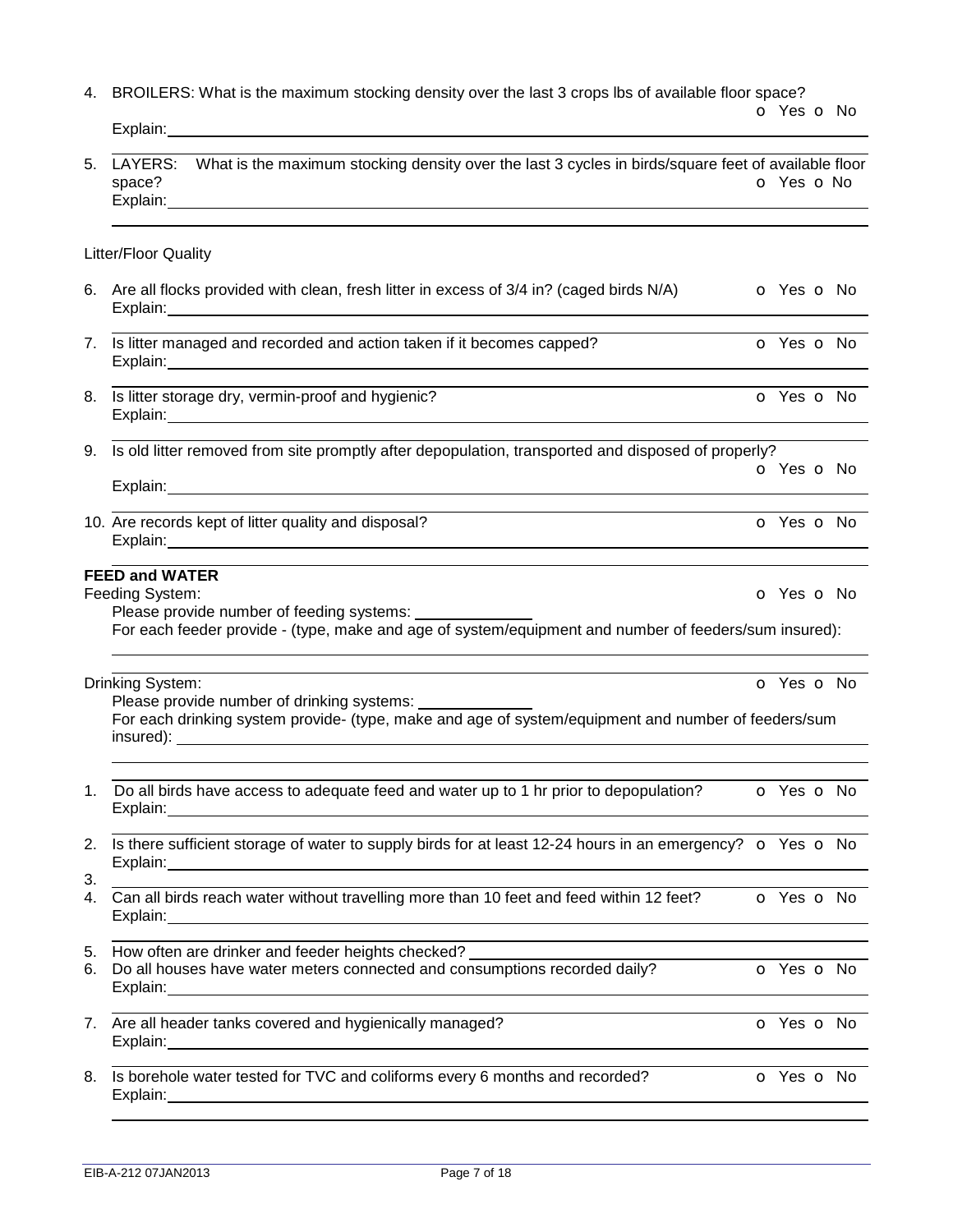| Explain: Explain                                                                                                                                                                                                                                                                   | $O$ Yes $O$ No |  |
|------------------------------------------------------------------------------------------------------------------------------------------------------------------------------------------------------------------------------------------------------------------------------------|----------------|--|
| 10. Are feed delivery systems checked daily for areas capable of injuring birds and performance? $\bullet$ Yes $\bullet$ No                                                                                                                                                        |                |  |
| 11. Are all feed bins numbered and identifiable?<br>Explain: The contract of the contract of the contract of the contract of the contract of the contract of the contract of the contract of the contract of the contract of the contract of the contract of the contract of the c | O Yes O No     |  |

9. Is there an even distribution of drinkers and feeders, free from contamination within each house?

- 12. Is all feed transported and stored to prevent access by rodents and wild birds and to avoid contamination or spoilage? o Yes o No Explain:
- 13. Is all feed which is medicated or has a withdrawal period stored separately and identifiable?  $\bullet$  Yes  $\bullet$  No Explain:
- 14. Are feed spills cleaned up without delay to prevent the congregation of wild birds?  $\bullet$  Yes  $\bullet$  No Explain:

o Yes o No

15. Are records kept to cover type, levels and withdrawal dates of medicated feeds or coccidiostats?

Explain: 

- 16. Are Compound feeds sourced from a FeedSafe accredited compliant mill? **O** Yes **o** No Explain:
- 17. Are samples of feed kept for 3 months and delivery tickets kept for a year?  $\bullet$  Yes  $\bullet$  No Explain:

# **HEALTH and HYGIENE**

| 1. | Has the site the services of a poultry specific veterinary?                                                                  |  |  | <b>o</b> Yes <b>o</b> No |                          |  |
|----|------------------------------------------------------------------------------------------------------------------------------|--|--|--------------------------|--------------------------|--|
|    | If yes, Veterinary Care                                                                                                      |  |  |                          |                          |  |
|    |                                                                                                                              |  |  |                          |                          |  |
|    |                                                                                                                              |  |  |                          |                          |  |
|    | Telephone: () Fax (if any): ()                                                                                               |  |  |                          |                          |  |
|    |                                                                                                                              |  |  | State: <u>Zip:</u> Zip:  |                          |  |
|    |                                                                                                                              |  |  |                          |                          |  |
|    | How many miles away is she/he: __________ miles                                                                              |  |  |                          |                          |  |
| 2. | Does the site have a written veterinary health plan tailored to the needs of the unit?<br>Explain: explain:                  |  |  |                          | o Yes o No               |  |
| 3. | Are sick, injured or dead birds removed daily and if required humanely destroyed?                                            |  |  |                          | o Yes o No               |  |
|    |                                                                                                                              |  |  |                          |                          |  |
|    | 4. Are birds culled by a trained stockperson by neck dislocation?                                                            |  |  |                          | O Yes O No               |  |
|    |                                                                                                                              |  |  |                          |                          |  |
|    | 5. Are mortality and culls recorded on a daily basis?                                                                        |  |  |                          | <b>o</b> Yes <b>o</b> No |  |
|    |                                                                                                                              |  |  |                          |                          |  |
| 6. | Are dead birds stored in sealed, vermin-proof containers?                                                                    |  |  |                          | O Yes O No               |  |
|    |                                                                                                                              |  |  |                          |                          |  |
|    | 7. Are the use of medicines (prophylactic, therapeutic, in-feed, in-water) and vaccines recorded? $\bullet$ Yes $\bullet$ No |  |  |                          |                          |  |
|    |                                                                                                                              |  |  |                          |                          |  |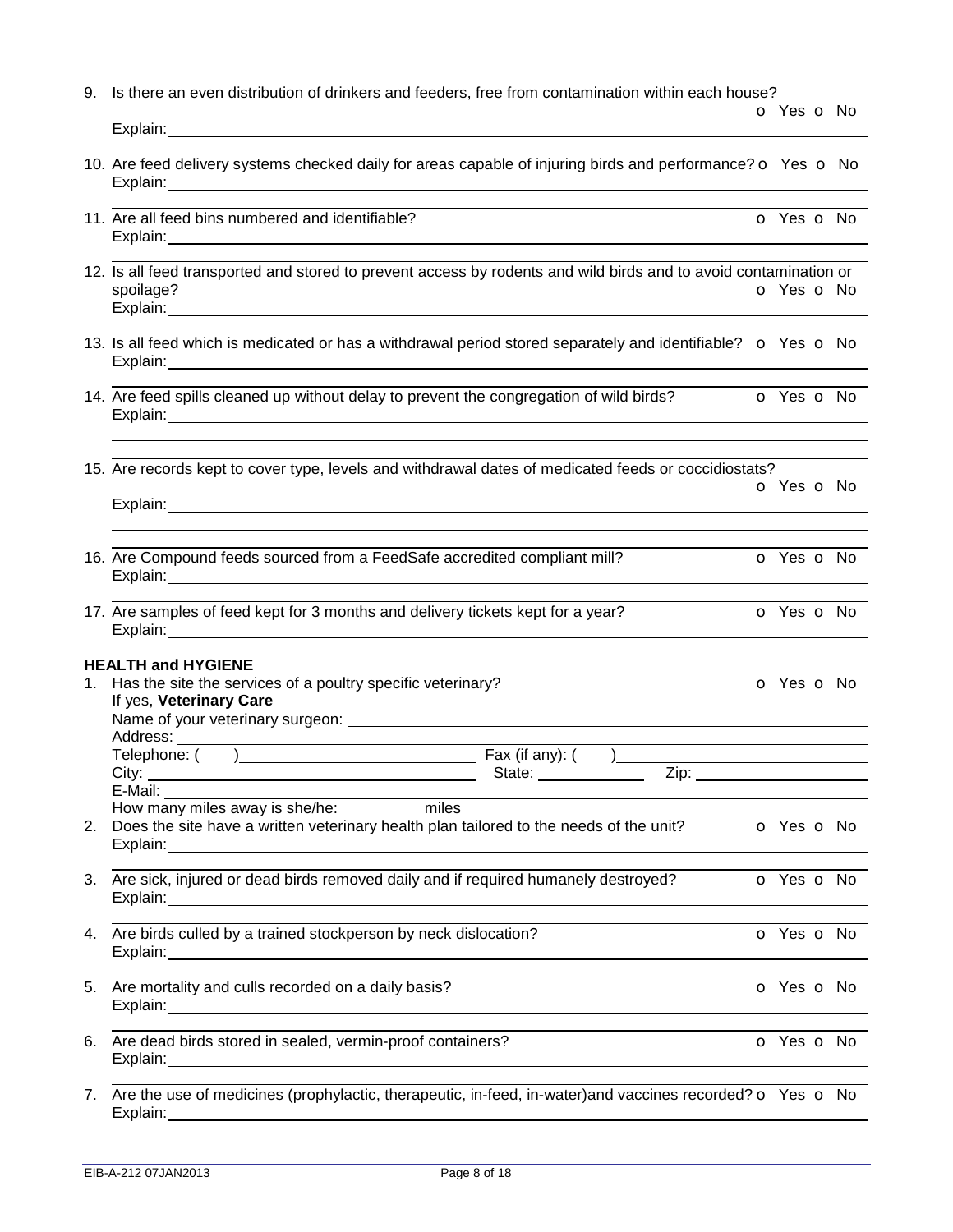- 8. Are all medicines and vaccines stored in a secure (locked) store and in accordance with any recommendations on the label? The Contract of Contract of Contract of Contract of Contract of Contract of Contract of Contract of Contract of Contract of Contract of Contract of Contract of Contract of Contract of Contract Explain:
- 9. Please list (name and title) of all individuals who have access to medicinal products?
- 10. Are vaccination programs tailored to the needs of the farm and developed in consultation with a responsible veterinary? o Yes o No Explain:
- 11. Are medicines and vaccines used in strict accordance with written instruction that must be provided by the responsible veterinary? o Yes o No Explain:

## **CLEANING**

 

- 12. Is there an implemented detailed written program for the cleaning and disinfecting of buildings and equipment specific to the site in operation? o Yes o No Explain:
- 13. Is there an implemented detailed written program for the cleaning and disinfecting of buildings and equipment specific to the site in operation? o Yes o No Explain:
- 14. FREE RANGE PRODUCTION: are ramps to the outside area and the area around the hatch openings cleaned after each batch? **o Yes o No** Explain:
- 15. Are all buildings and equipment thoroughly cleaned and disinfected (and fumigated if necessary) after use e.g. between flocks? **o** Yes **o** No Explain:
- 16. Are cleaning procedures recorded and dated and a copy kept on site? **o** o Yes **o** No Explain: The Contract of Texas and Texas and Texas and Texas and Texas and Texas and Texas and Texas and Texas and Texas and Texas and Texas and Texas and Texas and Texas and Texas and Texas and Texas and Texas and Texas a
- 17. Is potable quality water used for all wet cleaning procedures and pressure washers used to clean and sanitize buildings and equipment? **buildings and equipment? o** Yes **o** No Explain:
- 18. Are storage tanks and drinker lines physically cleaned and sanitized with food grade sanitizer where water is for consumption by animals or man? The Consumption by animals or man? Explain:

#### **CHEMICALS/SALMONELLA TESTING**

1. Are all cleaning chemicals and sanitizers licensed and approved for the intended use by the appropriate state or federal regulatory body?

|          | <b>O</b> Yes <b>O</b> No |  |
|----------|--------------------------|--|
| Explain: |                          |  |

2. Are all chemicals used on sites clearly labeled and stored in a lockable building with data sheets? o Yes o No

Explain: University of the set of the set of the set of the set of the set of the set of the set of the set of the set of the set of the set of the set of the set of the set of the set of the set of the set of the set of t 

- 3. Is a record kept of all chemicals stored and/or used on site?  $\bullet$  Yes  $\bullet$  No Explain:
- 4. Are state and federal regulations followed? Case of the state and federal regulations followed? o No Explain:

 Salmonella Testing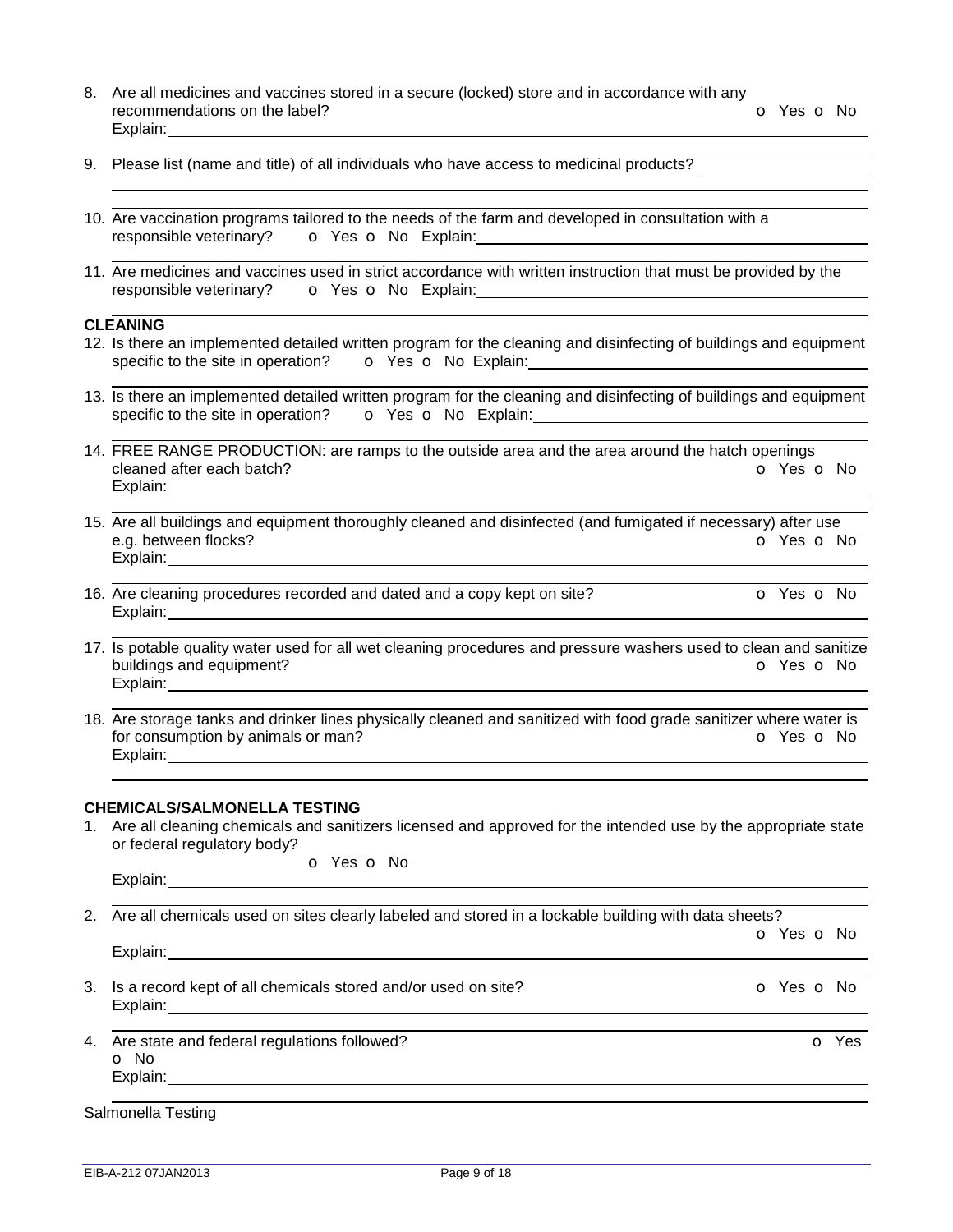- 5. Please list your policy and procedures for sampling, testing, and monitoring for Salmonella in both the flocks and the feed at the mill:
- 6. Are records kept of the salmonella/pathogen test? **o Yes o No** Explain:
- 7. Are tests carried out in a Government-authorized accredited laboratory? **The COV COV COV** Yes **O** No Explain: The contract of the contract of the contract of the contract of the contract of the contract of the contract of the contract of the contract of the contract of the contract of the contract of the contract of the c
- 8. Is there written procedures for cleaning and disinfecting to eliminate a pathogen implemented:

#### **DEPOPULATION/ WASTE/DISPOSAL**

- 1. Are vehicles and crates cleaned and disinfected and in good condition prior to bird transport?  $\circ$  Yes  $\circ$  No Explain:
- 2. Is there a level, well drained loading area for the loading / unloading of birds?  $\bullet$  Yes  $\bullet$  No Explain:
- 3. Are catchers provided with protective clothing? The Contract of Contract of Yes of No.
- 4. Explain:

 

5. After depopulation is each house thoroughly cleaned and disinfected before another flock is placed? o Yes o No

- 6. Is feed supplied up to 12 hours prior to depopulation? **o COVID-10** o Yes o No Explain:
- 7. Is all packaging and waste stored in sealed containers and removed from the site regularly? o Yes o No

| Explain: |  |  |  |
|----------|--|--|--|
|          |  |  |  |

- 8. Are carcasses disposed of by incineration? Case of the Carcasses disposed of by incineration? Explain:
- 9. Do carcasses, not disposed of on site, get stored sealed, vermin-proof containers and removed weekly in winter, twice weekly in summer unless frozen? Explain:
- 10. If frozen, does the freezer have sufficient capacity to adequately handle carcasses between collections and must be cleaned and sanitized between batches? **o** Yes **o** No Explain:
- 11. Is the dead bird collection area as far as practical away from the poultry sheds so that the collection vehicle does not enter the site? **o** Yes **o** No Explain:
- 12. Are all containers used for collecting dead birds washed and disinfected before returning them to the production area? **o Yes o No** Explain: The contract of the contract of the contract of the contract of the contract of the contract of the contract of the contract of the contract of the contract of the contract of the contract of the contract of the c
- 13. Where composting is used are composting areas away from sheds and boundary fences? **o** Yes **o** No Explain: The contract of the contract of the contract of the contract of the contract of the contract of the contract of the contract of the contract of the contract of the contract of the contract of the contract of the c
- 14. Are rodents, cats, dogs, feral animals, scavenging birds and flies kept away from composting carcasses? o Yes o No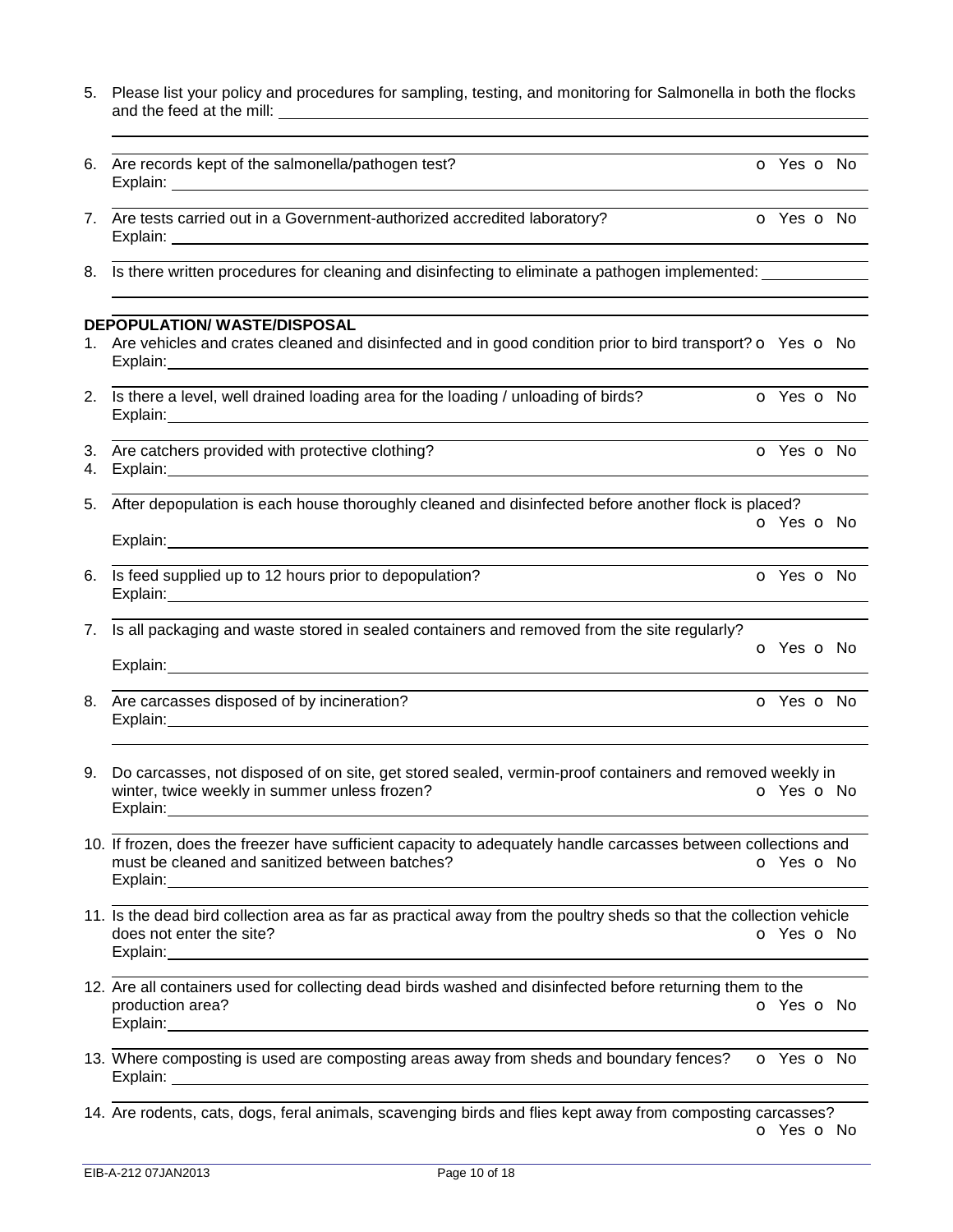Explain: 

- 15. Is cleaning and disinfection of collection equipment for composting such as bins, buckets and wheelbarrows done before returning them to the production areas and when moving between sheds?  $\bullet$  Yes  $\bullet$  No Explain:
- 16. Are adequate instructions/ guidelines for safe composting available to all staff carrying out composting duties? o Yes o No

Explain: Explain: 

#### **MANAGERS and STOCKMEN**

Are managers and stockmen competent / trained in the following before being given responsibility for the care of birds? :

| 1. | Emergency procedures and water sources available for firefighting?                                                                                                                                                                                                                                                                              |  |            |  |  |  |  |
|----|-------------------------------------------------------------------------------------------------------------------------------------------------------------------------------------------------------------------------------------------------------------------------------------------------------------------------------------------------|--|------------|--|--|--|--|
|    | 2. Normal and abnormal behavior of birds, and fear reactions?<br>Explain: Note of the Commission of the Commission of the Commission of the Commission of the Commission of the                                                                                                                                                                 |  |            |  |  |  |  |
|    | 3. Signs of good health and signs of poor health and disease?<br>Explain: North Communication of the Communication of the Communication of the Communication of the Communication of the Communication of the Communication of the Communication of the Communication of the Communication of t                                                 |  | O Yes O No |  |  |  |  |
|    | 4. Correct handling of birds in a positive and compassionate manner?                                                                                                                                                                                                                                                                            |  | O Yes O No |  |  |  |  |
|    | 5. Humane slaughter methods?<br>Explain: <u>2000 - 2000 - 2000 - 2000 - 2000 - 2000 - 2000 - 2000 - 2000 - 2000 - 2000 - 2000 - 2000 - 2000 - 2000 - 2000 - 2000 - 2000 - 2000 - 2000 - 2000 - 2000 - 2000 - 2000 - 2000 - 2000 - 2000 - 2000 - 2000 - 2000 - 20</u>                                                                            |  | O Yes O No |  |  |  |  |
|    | 6. Litter management, signs of poor litter and remedial action?<br>Explain: <u>Alexander Advisory and Alexander Advisory and Alexander Advisory and Alexander Advisory and Alexander</u>                                                                                                                                                        |  | O Yes O No |  |  |  |  |
| 7. | Equipment operation, maintenance, recognition of failures and action to be carried out to rectify?<br>Explain: <u>2000 - 2000 - 2000 - 2000 - 2000 - 2000 - 2000 - 2000 - 2000 - 2000 - 2000 - 2000 - 2000 - 2000 - 200</u>                                                                                                                     |  | O Yes O No |  |  |  |  |
|    | 8. Bristol Gait Scoring?                                                                                                                                                                                                                                                                                                                        |  | O Yes O No |  |  |  |  |
|    | 9. General hygiene, basic Health and Safety requirements including?<br>O Yes O No<br>Explain: <u>contract and contract and contract and contract and contract and contract and contract and contract and contract and contract and contract and contract and contract and contract and contract and contract and cont</u>                       |  |            |  |  |  |  |
|    | 10. Recognition of the signs of thermal stress in birds and the procedures to be followed if a problem?<br>Explain: <u>contract and contract and contract and contract and contract and contract and contract and contract and contract and contract and contract and contract and contract and contract and contract and contract and cont</u> |  | o Yes o No |  |  |  |  |
|    | 11. Where necessary, is training provided in the administration of medicinal products?<br>Explain: North American Communication of the Communication of the Communication of the Communication of the Communication of the Communication of the Communication of the Communication of the Communication of the Communica                        |  | o Yes o No |  |  |  |  |
|    | 12. A working knowledge of the production manual procedures relating to their area?                                                                                                                                                                                                                                                             |  | o Yes o No |  |  |  |  |
|    | 13. Are untrained staff used without the direct supervision of trained personnel?                                                                                                                                                                                                                                                               |  | O Yes O No |  |  |  |  |

# **MANGERS RESPONSIBILITIES**

1. Is there a maximum number of birds per trained stockmen within the following criteria? :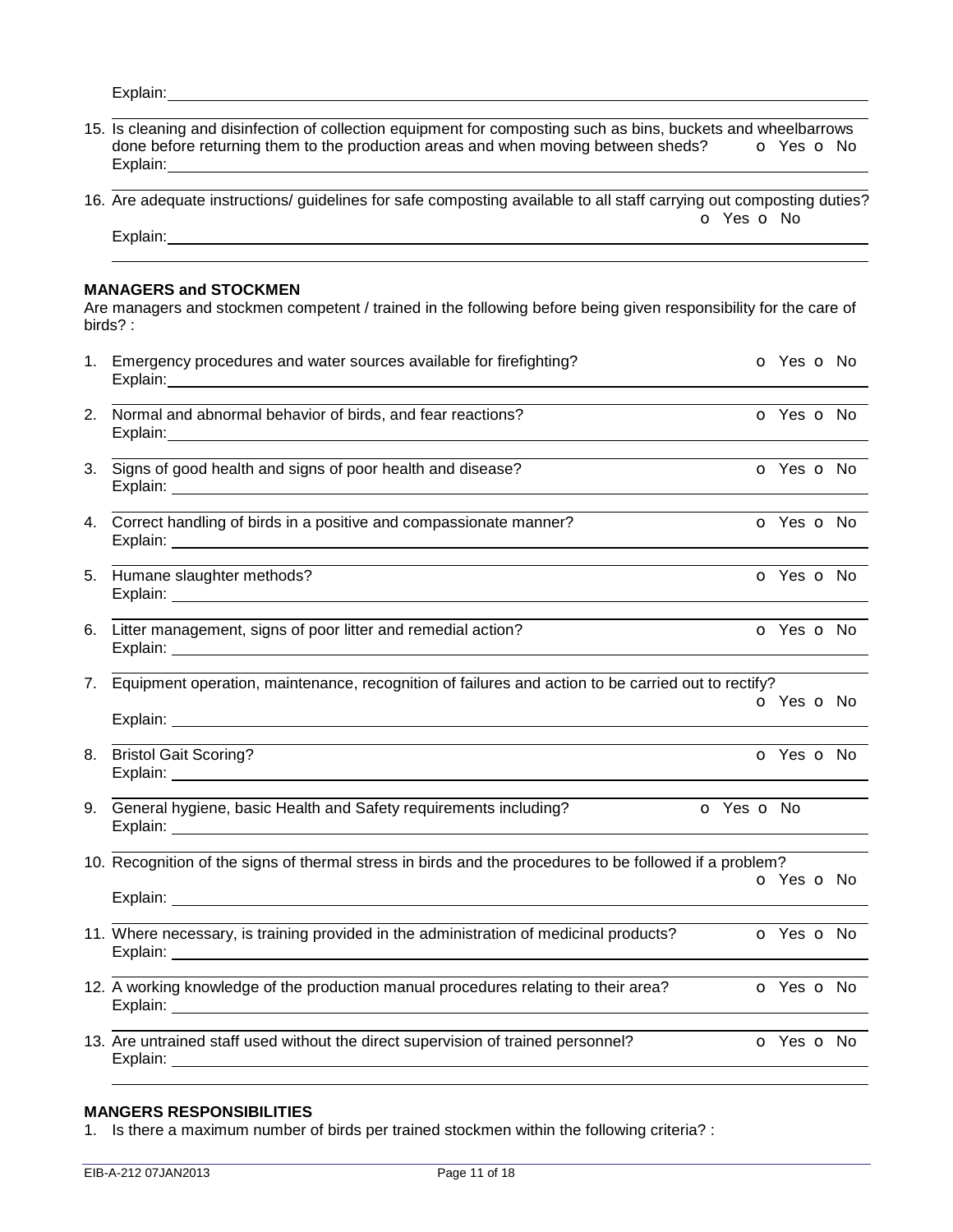- a. A maximum 100,000 commercial growers per trained stockman (where fully automated systems are in use and there is full back up if problems occur). The contract of the contract of Yes of No.
- b. A maximum 40,000 breeder rearers per trained stockman. **Example 20 verous CO** Yes **O** No
- c. A maximum 30,000 breeder layers per trained stockman. The Communication of Yes of No

d. Other:

2. Do managers / staff have access to rules and regulations or operating procedure manual relevant to the production and their area of work? **o** Yes **o** No Explain: Explain:

a. USDA Model Code of Practice for the Welfare of Animals - Domestic Poultry. Explain:

b. USDA Model Code of Practice for the Welfare of Animals - Land transport. Explain:

c. USDA National Farm Biosecurity Manual (Poultry Production). Explain: **Explain:** The contract of the contract of the contract of the contract of the contract of the contract of the contract of the contract of the contract of the contract of the contract of the contract of the contra

d. USDA National Water Biosecurity Manual (Poultry Production). Explain: The contract of the contract of the contract of the contract of the contract of the contract of the contract of the contract of the contract of the contract of the contract of the contract of the contract of the c

f. EGGS: Code of Practice Biosecurity in the Egg Industry. Explain:

g. EGGS: Code of Practice for the Manufacture of Egg Products. Explain:  $\overline{a}$ 

h. EGGS: Code of Practice for Shell egg production, grading, packing and distribution. Explain:  $\overline{a}$ 

3. Do managers ensure staff responsible for birds have adequate training in specific areas of duty? o Yes o No

Explain: Explain:

 4. Are managers aware of USDA and have commitment to the utilization of these principles within future procedural protocols? **o Yes o No** Explain:

### **BIRD HANDLING AND INSPECTION & TRAINING**

- 1. Are all birds checked at least twice / day and three times / day in periods under stress?  $\bullet$  Yes  $\bullet$  No Explain:
- 2. Are records of inspection kept, retained and inclusive of observations? **o** Yes **o** No Explain:
- 3. Do stockmen walk within 10ft of each bird and encourage them to move? **o** Yes **o** No Explain:
- 4. Where problems are identified, are they rectified, recorded with remedial action detailed?  $\bullet$  Yes  $\bullet$  No Explain:

**Training** 

- 5. Is training given by a recognized trainer to National competency levels or formal in-house program? Explain: explain: explain: explaint: explaint: explaint: explaint: explaint: explaint: explaint: explaint: explaint: explaint: explaint: explaint: explaint: explaint: explaint: explaint: explaint: explaint: explaint: expla
- 6. What type of training is provided for staff who will be working with the birds in any capacity? Please give details: (i.e. description of training, length)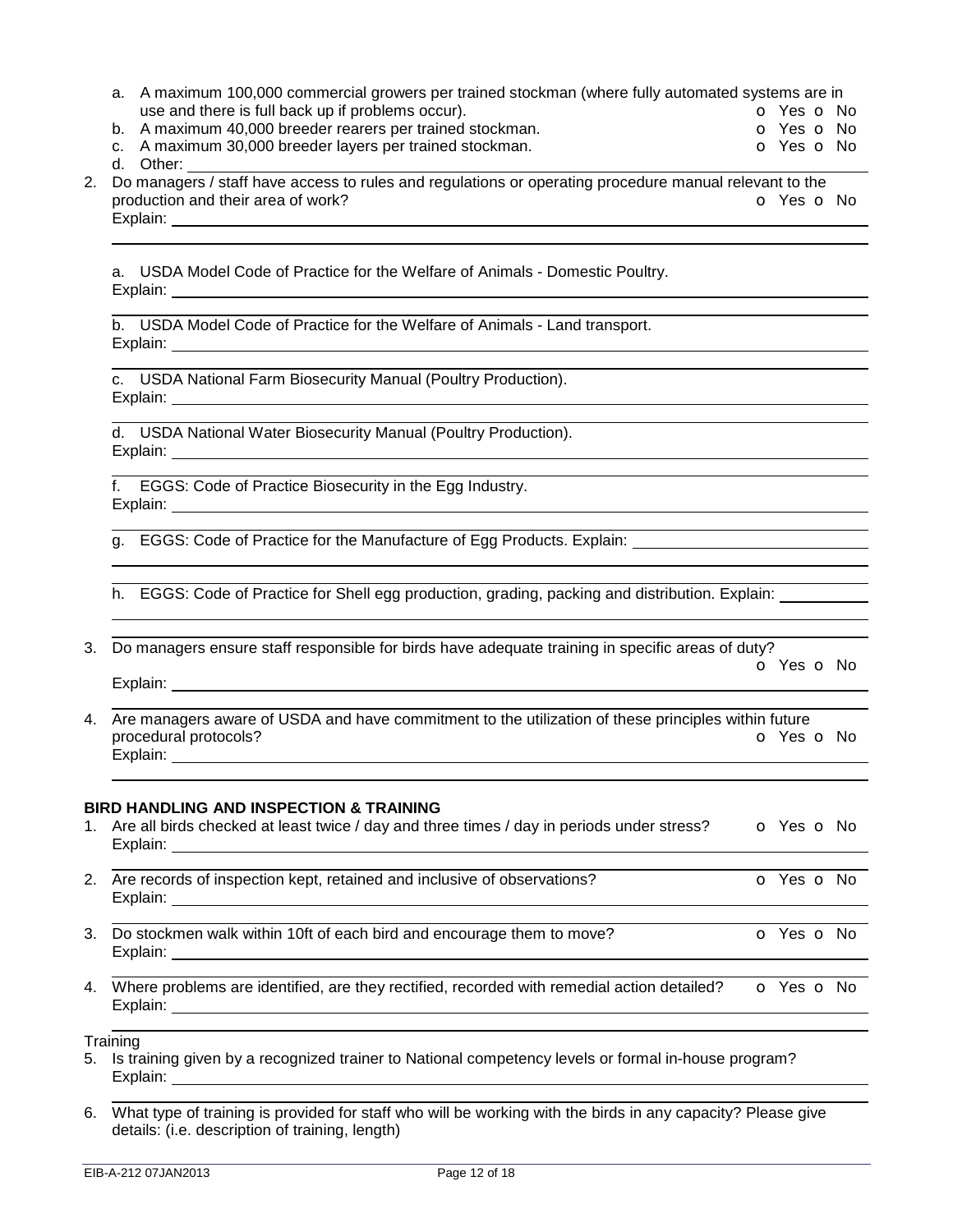Explain: 

- 7. Is a record of training for all staff, detailing courses attended and training received retained?  $\circ$  Yes  $\circ$  No Explain:
- 8. Is all training regularly reviewed and updated? **O Yes O No** Explain:

#### **PLANS AND SAFETY PROCEDURES**

- 9. Are the following plans and policies available and implemented on site:
	- a. A current Quality / Production Manual, specific to the business and containing all the procedures carried out within the business. o Yes o No Explain:
	- b. A Veterinary flock health plan updated annually and agreed with by the attending veterinary surgeon. o Yes o No Explain:
	- c. A Farm Waste Management plan, updated annually based on parameters stated in the EPA for Air, Soil and Water. o Yes o No Explain:
	- d.  $\overline{A}$  EPA policy, updated annually and including all relevant chemical data sheets  $\overline{O}$  Yes  $\overline{O}$  No Explain: The contract of the contract of the contract of the contract of the contract of the contract of the contract of the contract of the contract of the contract of the contract of the contract of the contract of the c
	- e. A Chemical Spillage Plan based on parameters stated in the EPA for Air, Soil and Water including all relevant chemical data sheets. o Yes o No Explain:
	- e. A Pest Control Plan with evidence to show its effect.  $\bullet$  Yes  $\bullet$  No Explain:
	- f. An Occupational Health and Safety at Work policy, updated annually and drawn up in conjunction with the OSHA. **o** Yes **o** No Explain:
	- g. A Unit Site plan detailing house size, access points, location of fire extinguishers and first aid kits, water sources (firefighting) and pest control bait points. **o** Yes **o** No Explain:
	- h. An emergency action plan, sited in a prominent position near a telephone point, covering procedures to be followed in the case of emergencies such as fire, flood, power failure, equipment failure or the interruption of supplies.  $\overline{\mathbf{O}}$  Yes  $\overline{\mathbf{O}}$  No Explain:
	- i. A heat / cold stress policy with a ventilation plan.  $\bullet$  Yes  $\bullet$  No Explain:
- 10. Are managers aware of OSHA and have commitment to the utilization of these principles within future procedural protocols? on Yes on No Explain:
- 11. Are procedures for dealing with contingencies plans known by staff and relevant telephone numbers displayed at a suitable point. <br>  $\overline{O}$  Yes  $\overline{O}$  No Explain: <u>\_\_\_\_\_\_\_\_\_\_\_\_\_\_\_\_\_\_\_\_\_\_\_\_\_\_\_\_\_\_\_</u>
- 12. Do all sites have telephone access and are all staff aware of the locations? **o** Yes **o** No Explain:
- 13. Are all staff aware of the water sources available for the purposes of firefighting?  $\bullet$  Yes  $\bullet$  No Explain: Explain:
- 14. Is an emergency water supply capable of providing water for 24 hours at full demand available?

o Yes o No

Explain: Explain: 

15. Does the nearest fire department have knowledge of location and access information for the unit? o Yes o No

Explain: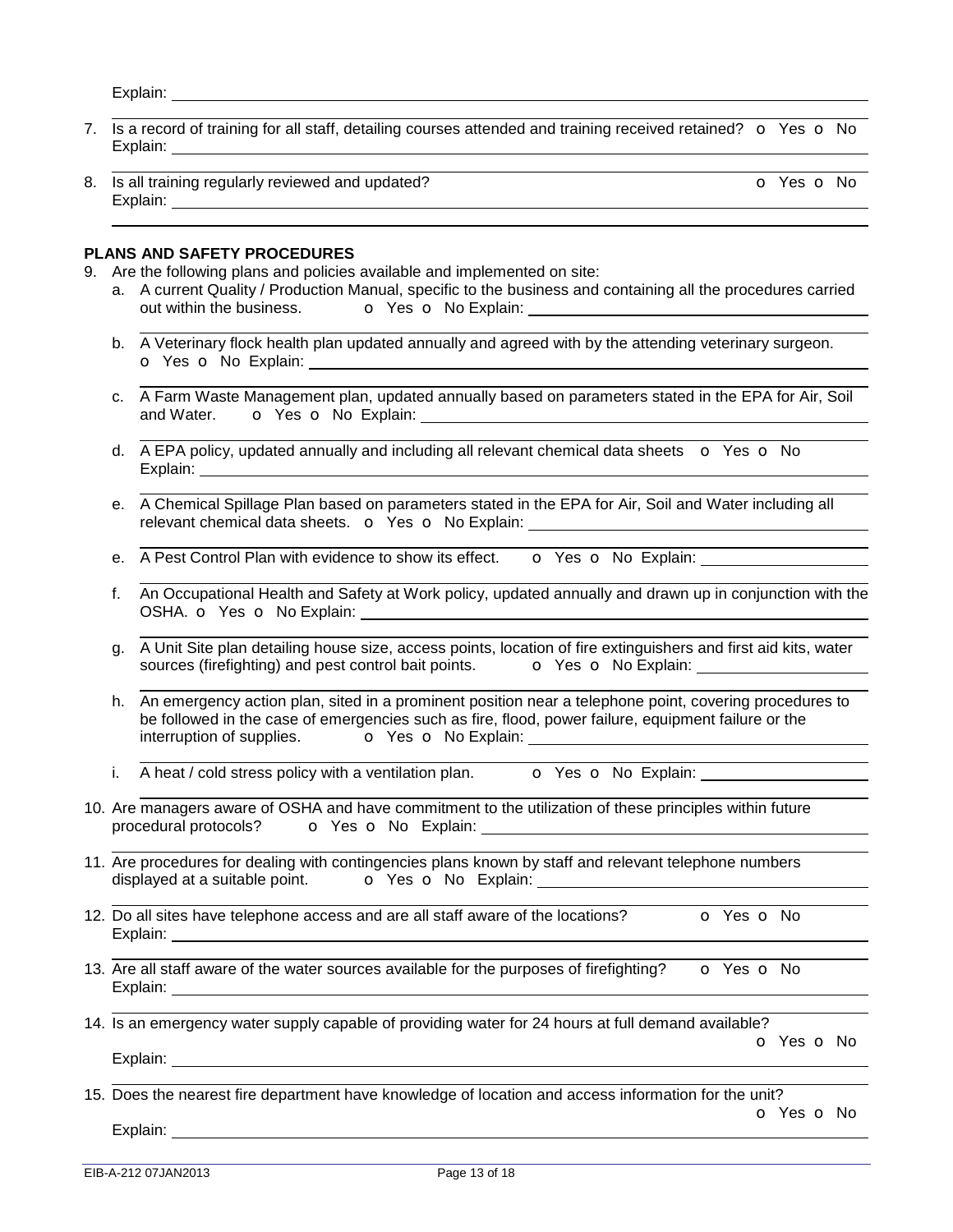# **EGG HANDLING**

Nest Boxes/Egg Collection (Include type, make and age of system/ equipment and stocking densities and sum insured):

|    | 1. Are all setting eggs clean and free from cracks and damage?<br><b>O</b> Yes <b>o</b> No Explain:                                                                                                                                                                                                                                                             |                          |  |  |  |  |  |  |
|----|-----------------------------------------------------------------------------------------------------------------------------------------------------------------------------------------------------------------------------------------------------------------------------------------------------------------------------------------------------------------|--------------------------|--|--|--|--|--|--|
|    | 2. Are hatching eggs sanitized, not washed? • O Yes O No Explain:                                                                                                                                                                                                                                                                                               |                          |  |  |  |  |  |  |
|    | 3. Are all eggs marked with a black mark and labeled so that the site and age of flock can be verified?                                                                                                                                                                                                                                                         |                          |  |  |  |  |  |  |
|    | 4. Are floor eggs to be set clearly identified, placed at the bottom of the trolley or on a separate trolley?                                                                                                                                                                                                                                                   |                          |  |  |  |  |  |  |
|    | 5. Is the temperature (and humidity) of the egg store recorded with a max/min thermometer or twice daily with a<br>standard thermometer? <b>o</b> Yes <b>o</b> No Explain: <b>complex Complex Complex Complex Complex Complex Complex Complex Complex Complex Complex Complex Complex Complex Complex Complex Complex Complex Complex Complex Complex Compl</b> |                          |  |  |  |  |  |  |
| 6. | Is the storage room temperature always below 64°F? <b>O</b> Yes <b>O</b> No Explain: <u>Constanting the storage room</u> temperature always below 64°F?                                                                                                                                                                                                         |                          |  |  |  |  |  |  |
| 7. | Are eggs collected at the following minimum frequencies?<br>a. Rollaway systems - once per day                                                                                                                                                                                                                                                                  | O Yes O No               |  |  |  |  |  |  |
|    | Explain: ________<br>b. Other systems - 3 times per day<br>Explain:                                                                                                                                                                                                                                                                                             | O Yes O No               |  |  |  |  |  |  |
|    | c. Floor eggs - 3 times day<br>Explain: Explain                                                                                                                                                                                                                                                                                                                 | O Yes O No               |  |  |  |  |  |  |
| 8. | Do the egg collection records include the following details?<br>d. Quantities recovered<br>Explain: __________                                                                                                                                                                                                                                                  | <b>o</b> Yes <b>o</b> No |  |  |  |  |  |  |
|    | e. Quantity of floor eggs<br>Explain: North Communication of the Communication of the Communication of the Communication of the Communication of the Communication of the Communication of the Communication of the Communication of the Communication of t                                                                                                     | O Yes O No               |  |  |  |  |  |  |
|    | f. Reject egg count                                                                                                                                                                                                                                                                                                                                             | O Yes O No               |  |  |  |  |  |  |
|    | <b>GENERAL</b>                                                                                                                                                                                                                                                                                                                                                  |                          |  |  |  |  |  |  |
|    | 1. Is the farm manned 24 hours daily? <b>O</b> Yes <b>O</b> No Explain: <u>Consequent Consequent</u> Consequent Consequent Consequent Consequent Consequent Consequent Consequent Consequent Consequent Consequent Consequent Consequent Cons                                                                                                                   |                          |  |  |  |  |  |  |
|    | 2. Has this farm been in operation for more than 12 months under the current management? $\bullet$ Yes $\bullet$ No                                                                                                                                                                                                                                             |                          |  |  |  |  |  |  |
|    | 3. Has this farm been free from vandalism?                                                                                                                                                                                                                                                                                                                      |                          |  |  |  |  |  |  |
|    | 4. Has the farm been free from defects, ailments, injuries or diseases over the past 3 years? • O Yes O No                                                                                                                                                                                                                                                      |                          |  |  |  |  |  |  |
|    | 5. BROILERS: Has the average mortality rate over the past 3 years been below 5% for each crop?                                                                                                                                                                                                                                                                  |                          |  |  |  |  |  |  |
| 6. | LAYERS: Has the average mortality rate over the past 3 years been below 8% for each crop? $\sigma$ Yes $\sigma$ No<br>Explain:                                                                                                                                                                                                                                  |                          |  |  |  |  |  |  |
| 7. |                                                                                                                                                                                                                                                                                                                                                                 |                          |  |  |  |  |  |  |
|    | Hazards Noted:                                                                                                                                                                                                                                                                                                                                                  |                          |  |  |  |  |  |  |
|    | g. Open foundation:<br>If yes, explain:                                                                                                                                                                                                                                                                                                                         | <b>o</b> Yes <b>o</b> No |  |  |  |  |  |  |
|    | h. Flooding or high water:                                                                                                                                                                                                                                                                                                                                      | o Yes o No               |  |  |  |  |  |  |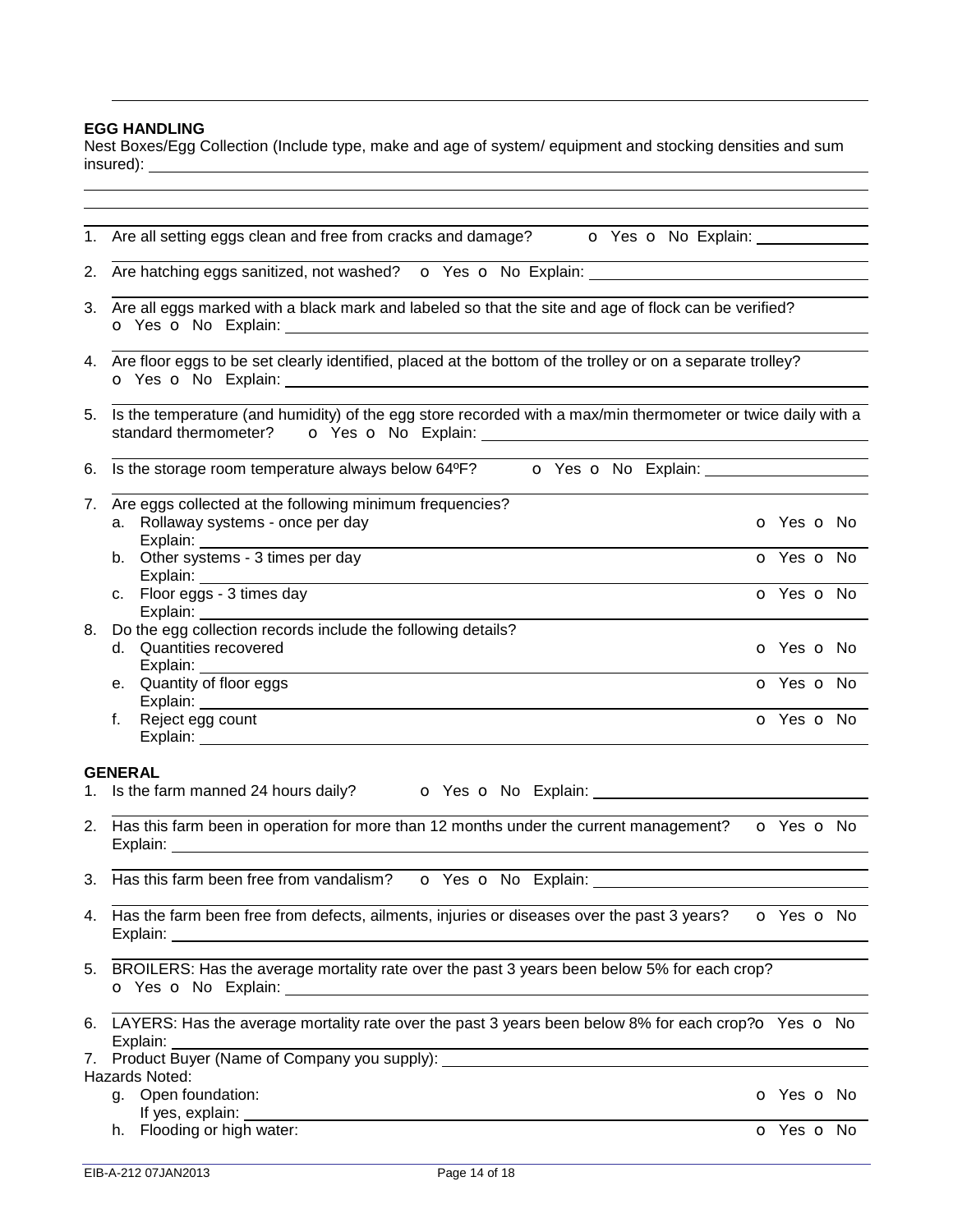If yes, explain:

- i. o Isolated o Hidden
- j. **o** Combustible brush **o** Debris
- k. What type of drainage?

## **BIOSECURITY**

 

Please provide explanations for all the below questions.

- 1. Do only essential visitors have access to the site?  $\bullet$  Yes  $\bullet$  No: Explain:
- 2. Are all visitors monitored from points of arrival to departure with full records of the visit kept?  $\bullet$  Yes  $\bullet$  No Explain: **Explain:**
- 3. Does management refuse visitor entry if the health and welfare of the birds would be affected? o Yes o No Explain:
- 4. Is the poultry site fully enclosed and surrounded by a fence?  $\bullet$  Yes  $\bullet$  No Explain:
- 5. Are all individual buildings locked when there are no personnel on site?  $\circ$  Yes  $\circ$  No: Explain:
- 6. Are footbaths / barrier systems provided at the entrance to all buildings and the use of applied? o Yes o No Explain:
- 7. Are footbaths/ barrier systems inspected daily and replenished as required? **o** Yes **o** No: Explain:
- 8. Are all disinfectants EPA approved, used to the correct dilutions, replaced and recorded? **o** Yes **o** No: Explain:
- 9. Is a separate pair of boots available and used for each poultry enclosure?  $\overline{Q}$  Yes  $\overline{Q}$  No Explain:
- 10. Are hand washing and toilet facilities available on site?  $\bullet$  Yes  $\bullet$  No:
- 11. Is hand washing enforced by management at entry / exit to poultry and after bird handling?  $\bullet$  Yes  $\bullet$  No Explain:
- 12. Is site dedicated clothing supplied for all personnel and washed / discarded between flocks? o Yes o No Explain:
- 13. Are other livestock excluded from the poultry houses or service buildings or effectively restricted so that their feces cannot come in contact with poultry either directly or indirectly, e.g. water draining into poultry areas/sheds. **o** Yes **o** No Explain:
- 14. Are the sheds bird proof? o Yes o No Explain:
- 15. Are any other pets, aviary birds or pigs held on the property? **o** Yes **o** No Explain:
	-
- 16. Please indicate the source of water used on farm:  $\bullet$  Mains or town water  $\bullet$  Surface water (dam or reservoir)  $\sigma$  Bore water (underground water)  $\sigma$  Other:
- 17. Where supply is not mains water, is water sanitized effectively as per the guidelines stated in DAFF's National Water Biosecurity Manual (Poultry Production).
- 18. If the effectiveness of the sanitizing confirming by independent microbiological testing on an annual basis if required? **o** Yes **o** No Explain: **contained** and the set of the set of the set of the set of the set of the set of the set of the set of the set of the set of the set of the set of the set of the set of the set of the set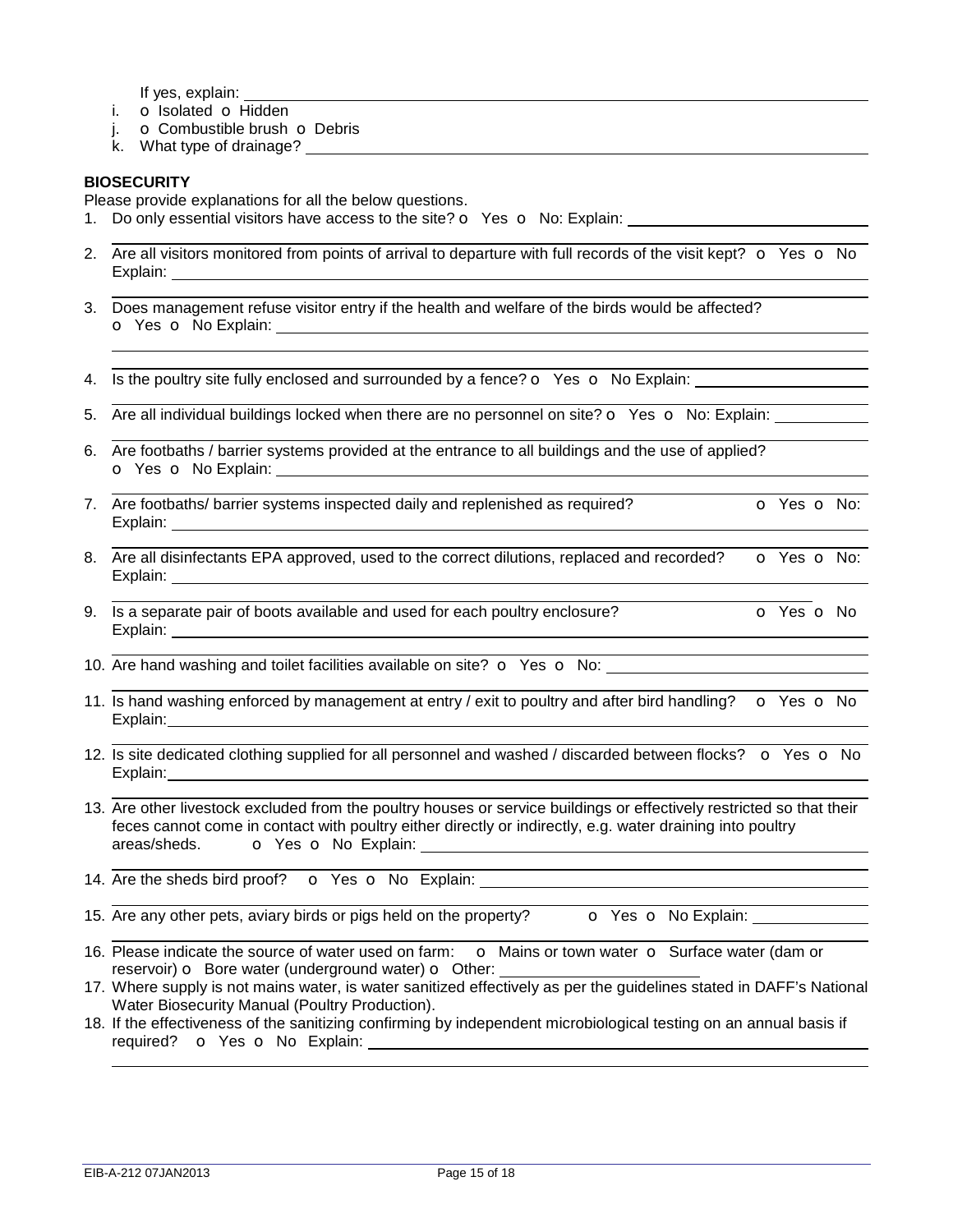19. Is pest control carried out by a licensed contractor / properly trained staff?  $\circ$  Yes  $\circ$  No: Explain \_\_\_\_\_\_

 20. Is pest control planned, documented and recorded?  $\sigma$  Yes  $\sigma$  No: Explain

 21. Is smoking restricted to designated areas, away from birds, and enforced?  $\bullet$  Yes  $\bullet$  No Explain:

How many house do you own?

 

Schedule of Poultry Houses #1

| Hse# | Farm Name & | <b>Bird Type</b> | Structure of    | Composite  | Age of          | Floor Area | Max #of      |
|------|-------------|------------------|-----------------|------------|-----------------|------------|--------------|
|      | Address     |                  | <b>Building</b> | Panel Type | <b>Building</b> | (Hse 656   | <b>Birds</b> |
|      |             |                  |                 |            |                 | $ft2$ )    | Placed       |
|      |             |                  |                 |            |                 |            |              |
|      |             |                  |                 |            |                 |            |              |
|      |             |                  |                 |            |                 |            |              |
|      |             |                  |                 |            |                 |            |              |
|      |             |                  |                 |            |                 |            |              |
|      |             |                  |                 |            |                 |            |              |
|      |             |                  |                 |            |                 |            |              |
|      |             |                  |                 |            |                 |            |              |
|      |             |                  |                 |            |                 |            |              |
|      |             |                  |                 |            |                 |            |              |
|      |             |                  |                 |            |                 |            |              |
|      |             |                  |                 |            |                 |            |              |

Schedule of Poultry Houses #2

| Hse<br>$\#$ | Max Value<br>per head | Avrg. Value<br>per head | $#$ of Eggs<br>per hen/<br>crope per<br>vear | <b>Current Age</b><br>of Flock | General<br>Age<br>Range | Number of<br>Cycles/<br>Crops per<br>vear | Price per<br>dozen<br>eggs/<br>broiler | Gross<br>Profit |
|-------------|-----------------------|-------------------------|----------------------------------------------|--------------------------------|-------------------------|-------------------------------------------|----------------------------------------|-----------------|
|             |                       |                         |                                              |                                |                         |                                           |                                        |                 |
|             |                       |                         |                                              |                                |                         |                                           |                                        |                 |
|             |                       |                         |                                              |                                |                         |                                           |                                        |                 |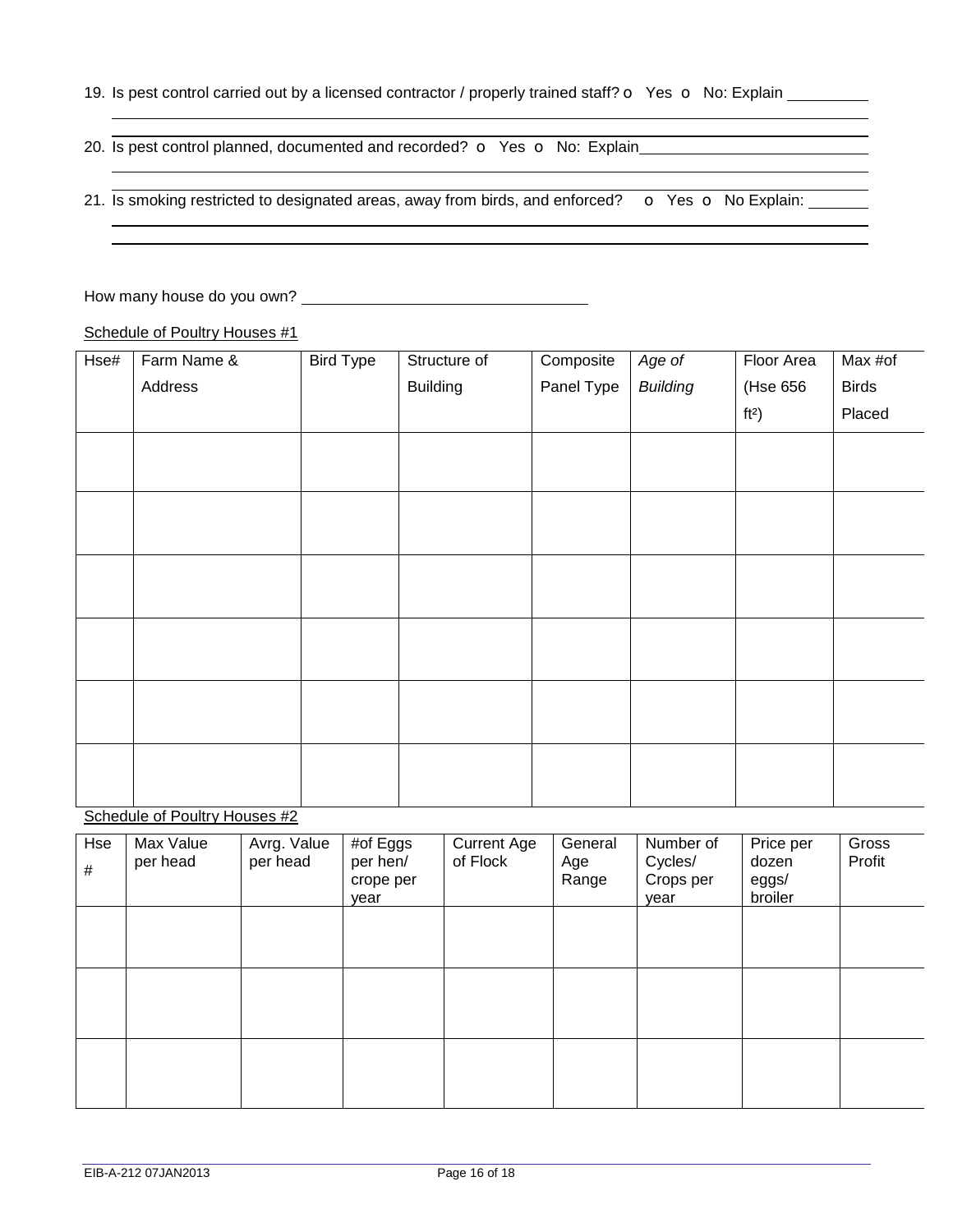# DECLARATION OF HEALTH:

I hereby declare that all birds which have been kept at the locations proposed for insurance over the last 12 months were in sound health and have not suffered from any accident, sickness or disease unless otherwise stated.

**Below, please provide a drawing of the location(s) to be insured. (Please note other structures and distances between structures.)** 

### **REPRESENTATIONS AND WARRANTIES**

The "Applicant" is the party to be named as the "Insured" in any insuring contract if issued. By signing this Application, the Applicant for insurance hereby represents and warrants that the information provided in the Application, together with all supplemental information and documents provided in conjunction with the Application, is true, correct, inclusive of all relevant